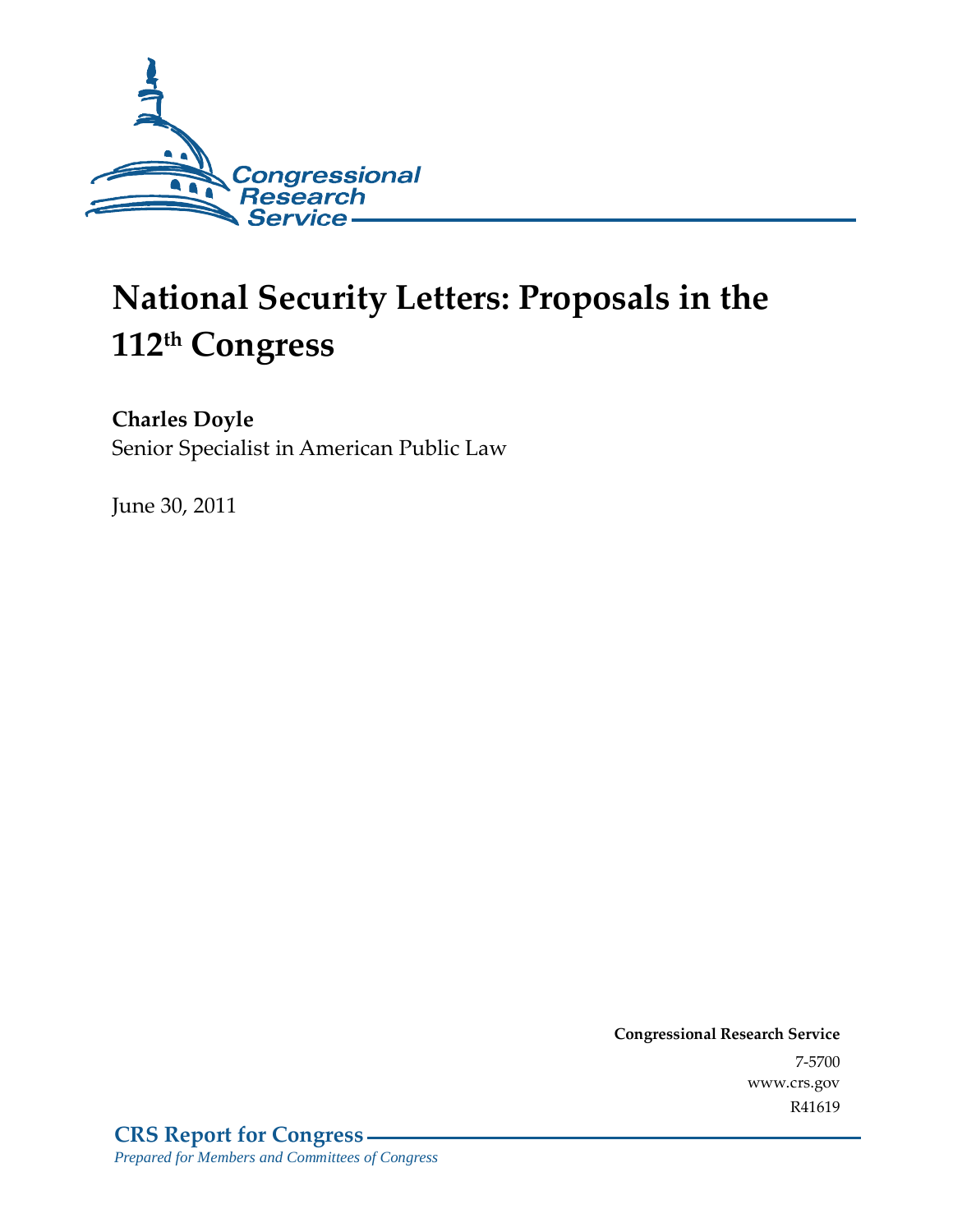## **Summary**

National Security Letters (NSLs) are roughly comparable to administrative subpoenas. Various intelligence agencies use them to demand certain customer information from communications providers, financial institutions, and consumer credit reporting agencies under the Right to Financial Privacy Act, the Fair Credit Reporting Act, the National Security Act, and the Electronic Communications Privacy Act.

The USA PATRIOT Act expanded NSL authority. Later reports of the Department of Justice's Inspector General indicated that (1) the FBI considered the expanded authority very useful; (2) after expansion the number of NSL requests increased dramatically; (3) the number of requests relating to Americans increased substantially; and (4) FBI use of NSL authority had sometimes failed to comply with statutory, Attorney General, or FBI policies.

Originally, the NSL statutes authorized nondisclosure requirements prohibiting recipients from disclosing receipt or the content of an NSL to anyone, ever. They now permit judicial review of these secrecy provisions. As understood by the courts, recipients may request the issuing agency to seek and justify to the court the continued binding effect of any secrecy requirement.

In conjunction with congressional consideration of three expiring USA PATRIOT Act-related amendments to the Foreign Intelligence Surveillance Act (FISA), the Senate Judiciary Committee recommended that the NSL statutes be returned to their USA PATRIOT Act form and that judicial construction of the nondisclosure provisions be codified, S.Rept. 112-13 to accompany S. 193. Thereafter, Congress extended the FISA provisions in separate legislation, P.L. 112-14 (S. 990). Senator Leahy (S. 1125) and Representative Conyers (H.R. 1805) have reintroduced the NSL proposals found in S. 193. Senator Paul has offered several proposals to require FISA court approval before an NSL could be executed as well as to require NSL minimization standards (S. 1050, S. 1070, S. 1073, and S. 1075).

This report reprints the text of the five NSL statutes as they now appear and as they appeared prior to amendment by the USA PATRIOT Act (to which form they would be returned under S. 1125 and H.R. 1805). Related reports include CRS Report R40138, *Amendments to the Foreign Intelligence Surveillance Act (FISA) Extended Until June 1, 2015*, by Edward C. Liu, and CRS Report RL33320, *National Security Letters in Foreign Intelligence Investigations: Legal Background and Recent Amendments*, by Charles Doyle.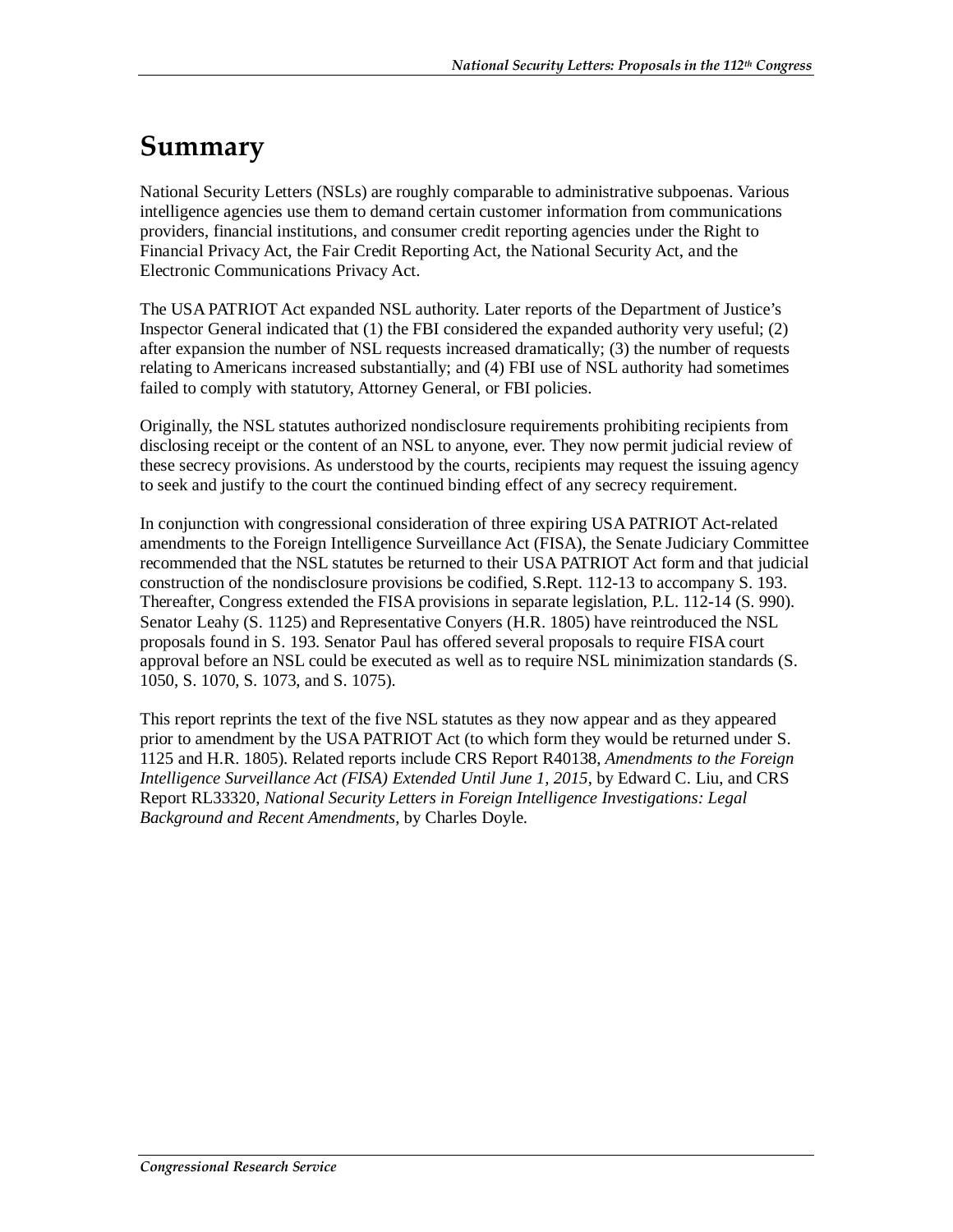## Contents

## **Tables**

## Contacts

|--|--|--|--|--|--|--|--|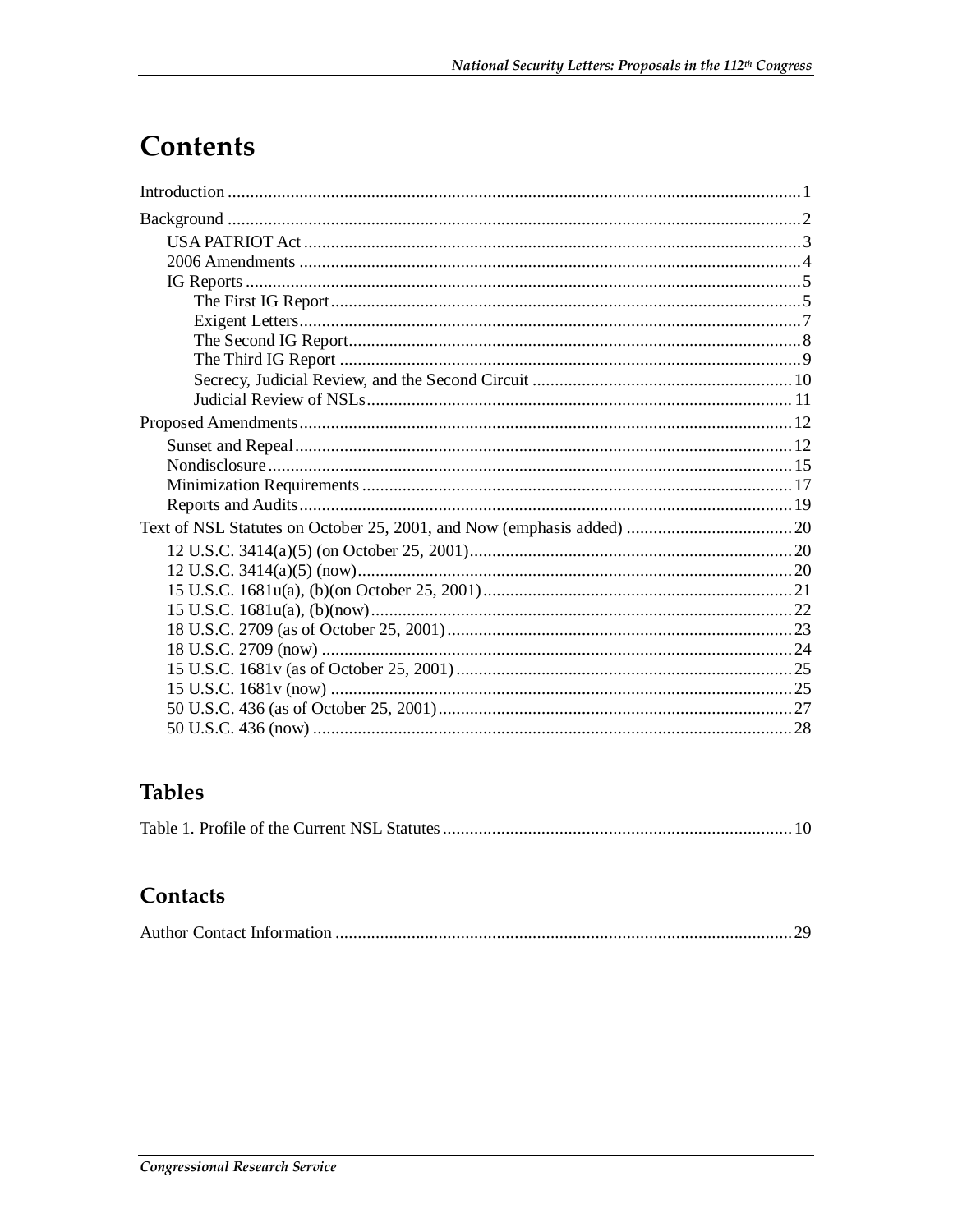## **Introduction**

National Security Letters (NSLs) are roughly comparable to administrative subpoenas. Intelligence agencies issue them for intelligence gathering purposes to telephone companies, Internet service providers, consumer credit reporting agencies, banks, and other financial institutions, directing the recipients to turn over certain customer records and similar information. The 111<sup>th</sup> Congress saw a number of proposals to amend NSL authority.<sup>1</sup> None were enacted, but S. 193, introduced early in the  $112<sup>th</sup>$  Congress by Senator Leahy, would carry forward in large measure the provisions approved by the Senate Judiciary Committee in the 111<sup>th</sup>.<sup>2</sup>

S. 193 would also have extended three USA PATRIOT Act-related amendments to the Foreign Intelligence Surveillance Act (FISA) then scheduled to expire earlier this year.<sup>3</sup> The Senate Judiciary Committee reported out an amended version of  $\tilde{S}$ . 193 on April 6, 2011.<sup>4</sup> Thereafter, Congress extended the FISA amendments separately.<sup>5</sup> Senator Leahy then reintroduced the reported version of S. 193 as S. 1125, stripped of the FISA extension provisions. Representative Conyers introduced companion legislation in the House (H.R. 1805). Senator Paul offered several bills that address many of the same issues (S. 1050, S. 1070, S. 1073, S. 1075).

S. 1125 and H.R. 1805 would repeal one of NSL's authorizing statutes, section 627 of the Fair Credit Reporting Act (15 U.S.C. 1681v); return the others, as of December 31, 2013, to their pre-USA PATRIOT Act form; amend the judicial review procedure to reflect judicial constructions; and adjust the audit and reporting requirements. S. 1073 would require the Attorney General to issue minimization procedures for NSLs. S. 1075 would permit issuance of a NSL only upon the order of a FISA court judge. S. 1050 and S. 1070 would combine the two proposals and require minimization procedures and FISA court orders for NSLs.<sup>6</sup>

- from December 31, 2005 to February 3, 2006 (P.L. 109-160, 119 Stat. 2957(2005))

 1 See generally CRS Report R40887, *National Security Letters: Proposed Amendments in the 111th Congress*, by Charles Doyle, from which this report borrows heavily.

<sup>&</sup>lt;sup>2</sup> See S. 1692 (111<sup>th</sup> Cong); S.Rept. 111-92 (2009).

 $3$  The so-called "lone wolf," "roving wiretap," and "section 215" amendments to FISA were scheduled to expire May 27, 2011. The temporary roving wiretap and section 215 provisions had originated in the USA PATRIOT Act, P.L. 107-56 (2001) and were first scheduled to expire on December 31, 2005. Congress extended their expiration date and that of the lone wolf provision on several occasions:

<sup>-</sup> from February 3, 2006 to March 10, 2006 (P.L. 109-170, 120 Stat. 3 (2006))

<sup>-</sup> from March 10, 2006 to December 31, 2009 (P.L. 109-177, 120 Stat. 194-95 (2006))

<sup>-</sup> from December 31, 2009 to February 28, 2010 (P.L. 111-118, 123 Stat. 3470 (2009))

<sup>-</sup> from February 28, 2010 to February 28, 2011 (P.L. 111-141, 124 Stat. 37 (2010))

<sup>-</sup> from February 28, 2011 to May 27, 2011 (P.L. 112-3, 125 Stat. 5 (2011)) and finally

<sup>-</sup> from May 27, 2011 to June 1, 2015 (P.L. 112-14, 125 Stat. 216 (2011)).

See generally, S.Rept. 112-13, at 2-12 (2011); CRS Report R40138, *Amendments to the Foreign Intelligence Surveillance Act (FISA) Extended Until June 1, 2015*, by Edward C. Liu. 4

<sup>&</sup>lt;sup>4</sup> S.Rept. 112-13 (2011). Senator Leahy also introduced S. 290, S. 193 and S. 290, as introduced, are identical.

<sup>5</sup> P.L. 112-14, 125 Stat. 216 (2011).

<sup>&</sup>lt;sup>6</sup> S. 1050, S. 1070, S. 1125, and H.R. 1805 also contain proposals to amend FISA that are beyond the scope of this report.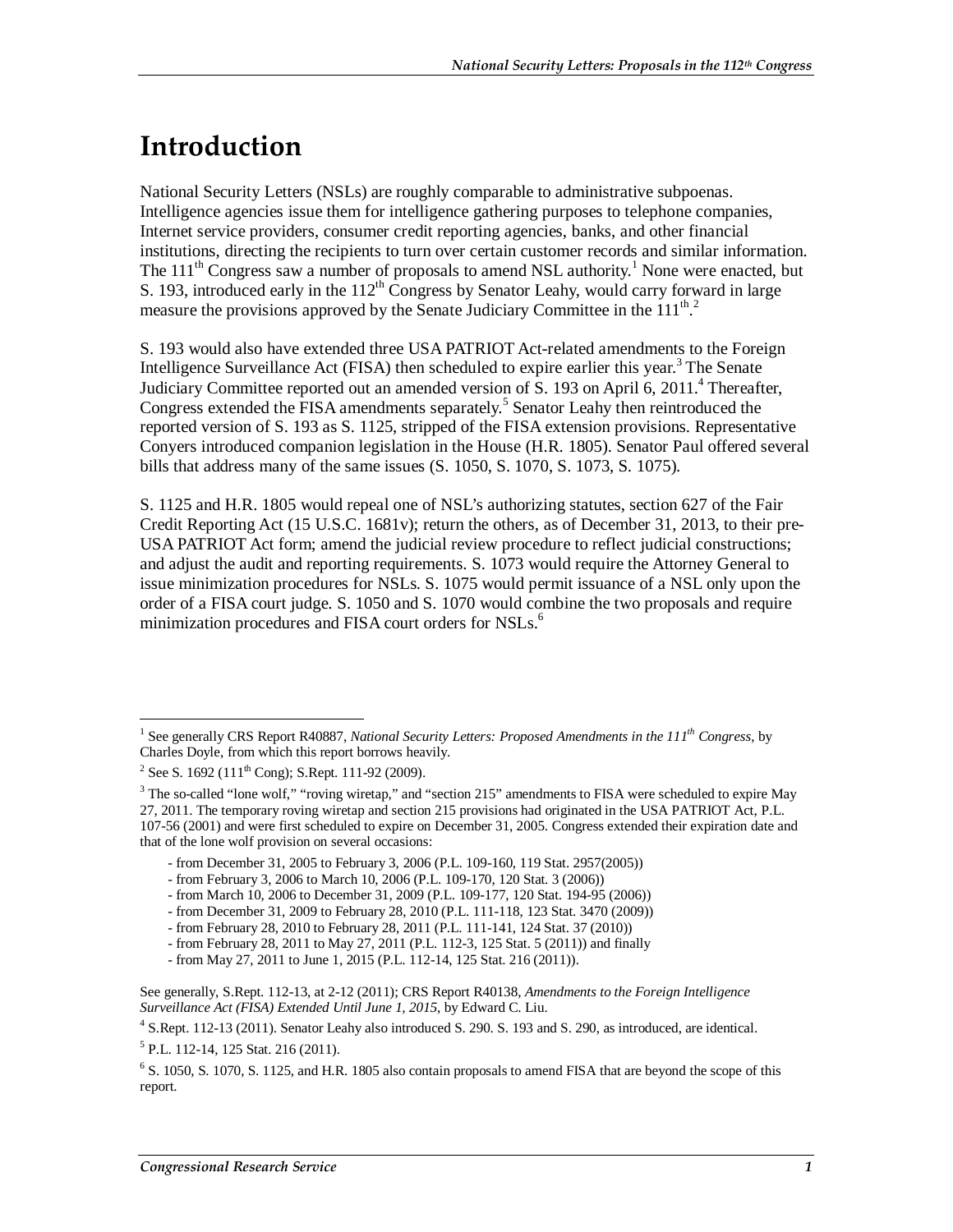## **Background**

Prior to the USA PATRIOT Act, the NSL statutes were four. One, 18 U.S.C. 2709, obligated communications providers to supply certain customer information upon the written request of the Director of the Federal Bureau of Investigation (FBI) or a senior FBI headquarters official.<sup>7</sup> When customer identity, length of service, and toll records were sought, the letters had to certify (1) that the information was relevant to a foreign counterintelligence investigation and (2) that specific and articulable facts gave reason to believe the information pertained to a foreign power or its agents.<sup>8</sup> When only customer identity and length of service records (but not toll records) were sought, the letters had to certify (1) again that the information was relevant to a foreign counterintelligence investigation, but (2) that specific and articulable facts gave reason to believe that the customer information pertained to use of the provider's facilities to communicate with foreign powers, their agents, or those engaged in international terrorism or criminal clandestine intelligence activities.<sup>9</sup>

In like manner a second statute, Section 1114(a)(5) of the Right to Financial Privacy Act, obligated financial institutions to provide the FBI with customers' financial records upon written certification of the FBI Director or his designee (1) that the records were sought for foreign counterintelligence purposes and (2) that specific and articulable facts gave reason to believe that the records were those of a foreign power or its agents.<sup>10</sup>

And so it was with a third, Section 626 of the Fair Credit Report Act, which obligated consumer credit reporting agencies to provide customer identification, and the names and addresses of financial institutions at which a designated consumer maintained accounts.<sup>11</sup> Here too, the obligation was triggered by written certification of the FBI Director or his designee (1) that the information was necessary for a foreign counterintelligence investigation, and (2) that specific and articulable facts gave reason to believe that the consumer was either a foreign power, a foreign official, or the agent of a foreign power and was engaged in international terrorism or criminal clandestine intelligence activities. $^{12}$ 

The fourth, Section 802 of the National Security Act, was a bit different.<sup>13</sup> It reached a wider range of potential recipients at the demand of a large group of federal officials, but for a more limited purpose. It rested the obligation to provide consumer reports, together with financial information and records, upon consumer reporting agencies, financial agencies, and financial institutions, or holding companies.<sup>14</sup> The requirement was triggered by the certification of senior officials of law enforcement and intelligence agencies, but confined to information pertaining to

 7 18 U.S.C. 2709(a), (b) (2000 ed.).

<sup>8</sup> 18 U.S.C. 2709(b)(1) (2000 ed.).

<sup>&</sup>lt;sup>9</sup> 18 U.S.C. 2709(b)(2) (2000 ed.).

<sup>10 12</sup> U.S.C. 3414(a)(5) (2000 ed,).

 $11$  15 U.S.C. 1681u(a), (b) (2000 ed.).

 $12$  Id.

<sup>13 50</sup> U.S.C. 436 (2000 ed.).

 $14$  Id.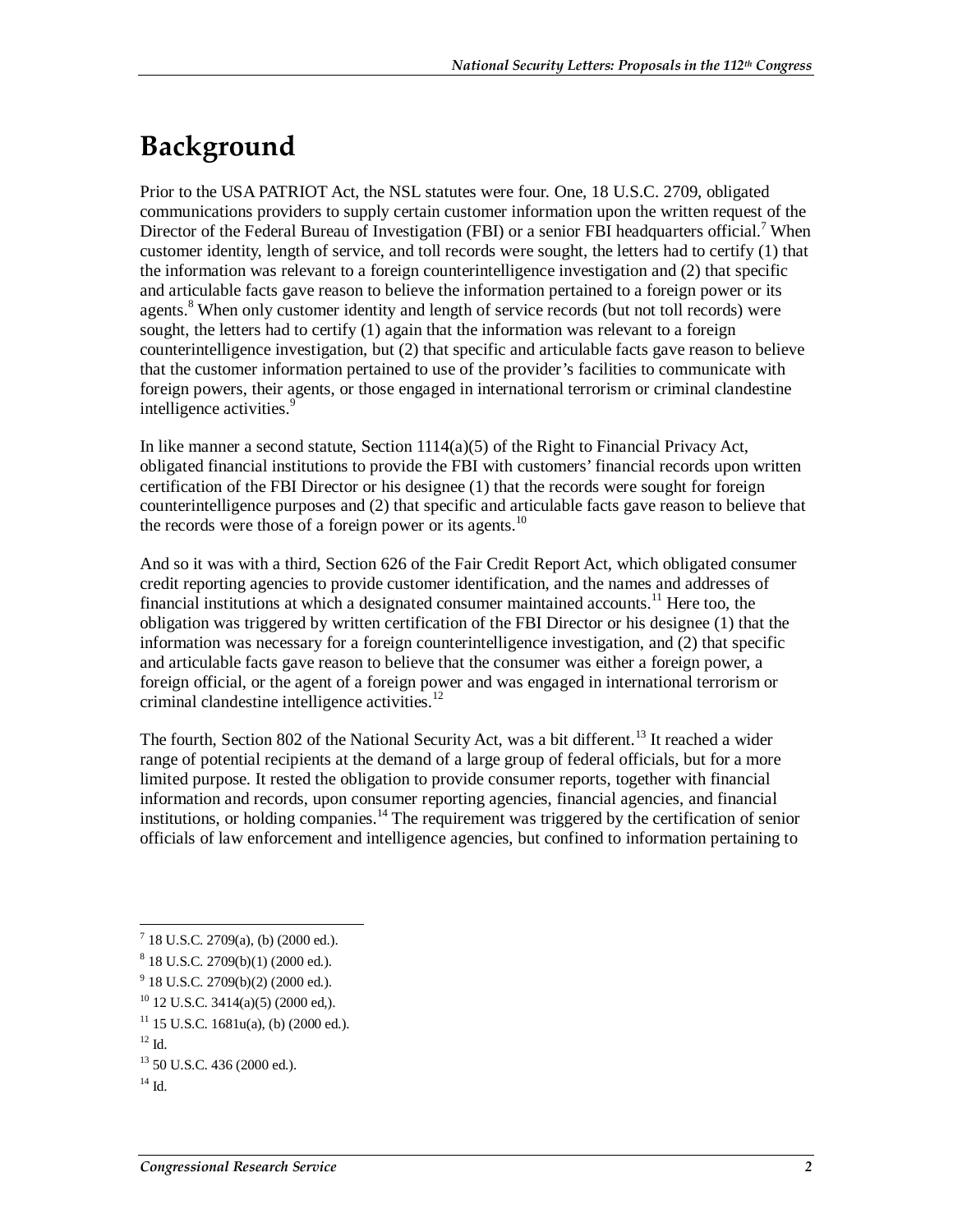federal employees with access to classified information and being sought for clearance purposes and inquiries into past or potential security leaks.<sup>15</sup>

## **USA PATRIOT Act**

Section 505 of the USA PATRIOT Act altered the FBI's NSL authority under Section 2709, the Right to Financial Privacy Act, and the Fair Credit Reporting Act in several ways:

- it expanded issuing authority to include the heads of FBI field offices (special agents in charge (SACs));
- it eliminated the requirement of specific and articulable facts demonstrating a nexus to a foreign power or its agents;
- it required instead that the information was sought for or relevant to various national security investigations; and
- it directed that no NSL related investigation of a "U.S. person" (American citizen or foreign resident alien) be predicated exclusively on First Amendment protected activities.<sup>16</sup>
- The National Security Act NSL section remained unchanged, but Section 358(g) of the USA PATRIOT Act added a new Fair Credit Reporting Act NSL Section 627, 15 U.S.C. 1681v. The new section obligated consumer reporting agencies to provide consumer information and reports to a federal agency "authorized to conduct investigations of, or intelligence or counterintelligence activities or analysis related to, international terrorism."17 Senior federal agency officials were empowered to issue the NSL with a certification that the information was "necessary for the agency's conduct or such investigation, activity, or analysis."<sup>18</sup>

 $\frac{1}{1}$  $^{15}$  Id.

<sup>&</sup>lt;sup>16</sup> Thus for example, section 626 of the Fair Credit Report Act, once stated in part that:

The Director or the Director's designee may make such a certification only if [he or she] has determined in writing that—(1) such information is necessary for the conduct of an authorized foreign counterintelligence investigation; and (2) there are specific and articulable facts giving reason to believe that the consumer—(A) is a foreign power ... or a person who is not a United States person ... and is an official of a foreign power; or (b) is an agent of a foreign power and is engaging or has engaged in an act of international terrorism ... or clandestine intelligence activities that involve or may involve a violation of criminal statutes of the United States, 15 U.S.C. 1681u(a) (2000 ed.).

The USA PATRIOT Act redesignated section 626 as section 625 and the amended provision stated that:

The Director or the Director's designee in a position not lower than Deputy Assistant Director at Bureau headquarters or Special Agent in Charge of a Bureau field office designated by the Director may make such a certification only if [he or she] has determined in writing that such information is sought for the conduct of an authorized investigation to protect against international terrorism or clandestine intelligence activities, provided that such an investigation of a United States person is not conducted solely upon the basis of activities protected by the first amendment to the Constitution of the United States, U.S.C. 1681u(a)(2000 ed. Supp.I). 17 15 U.S.C. 1681v(a)(2000 ed. Supp. I).

 $18$  Id.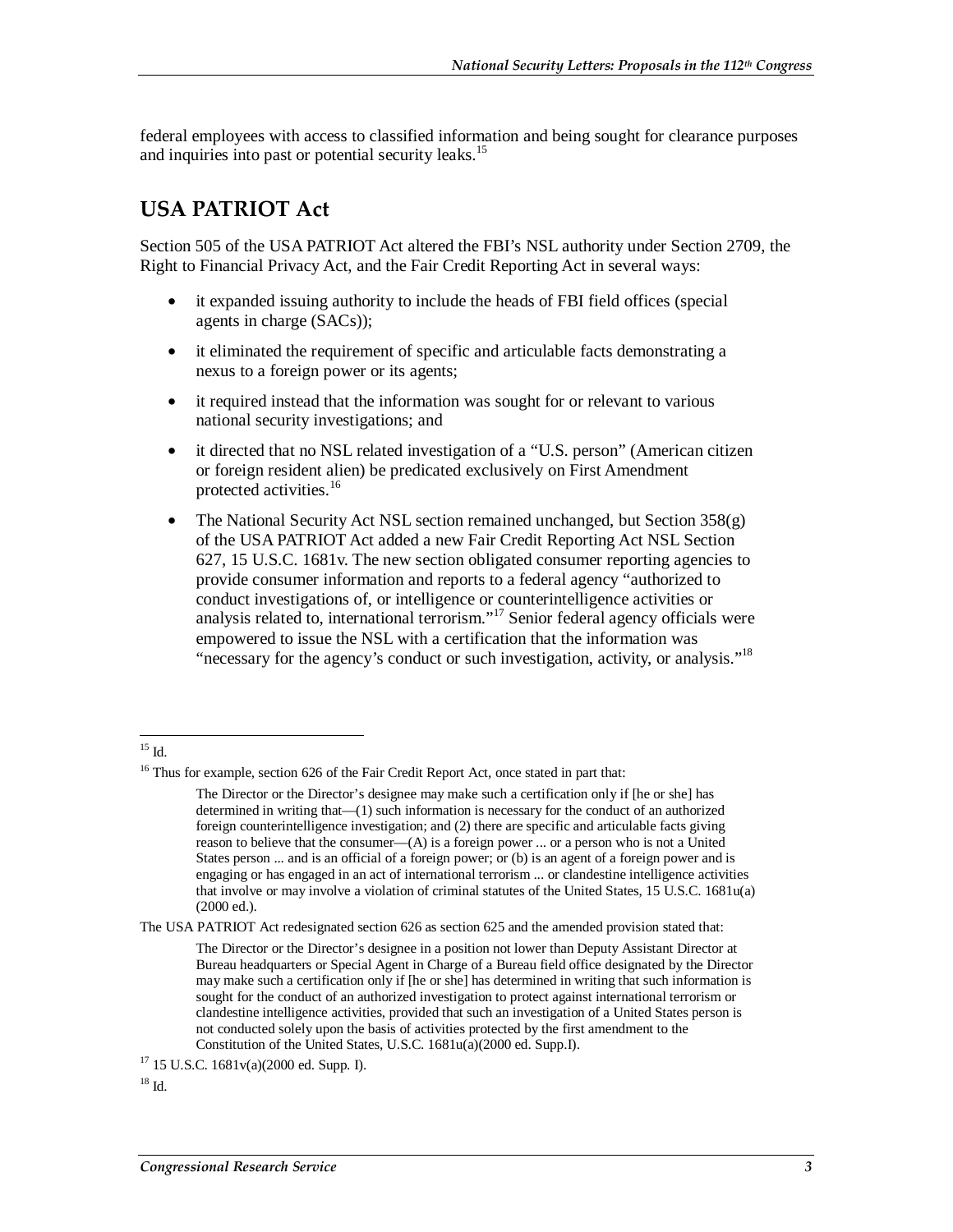## **2006 Amendments**

Several of the USA PATRIOT Act's intelligence gathering provisions were temporary and originally set to expire after five years.<sup>19</sup> The NSL statutes were not among them, but Congress amended the statutes in the USA PATRIOT Improvement and Reauthorization Act of 2005 and the USA PATRIOT Act Additional Reauthorizing Amendments Act of 2006 nonetheless.<sup>20</sup> The NSL statute amendments were driven both by sensitivity to an Administration desire for more explicit enforcement authority<sup>21</sup> and by judicial developments which had raised questions as to the statutes' constitutional vitality as then written.<sup>22</sup> The statutes then came with open-ended nondisclosure provisions which barred recipients from disclosing the fact or content of the NSL—ever or to anyone. Yet, they featured neither a penalty provision should the confidential requirement be breached nor in most cases an enforcement mechanism should an NSL obligation be ignored (the original Fair Credit Report Act statute alone had an explicit judicial enforcement component).

The amendments:

- created a judicial enforcement mechanism and a judicial review procedure for both the requests and accompanying nondisclosure requirements;<sup>23</sup>
- established specific penalties for failure to comply with the nondisclosure requirements;<sup>24</sup>
- made it clear that the nondisclosure requirements did not preclude a recipient from consulting an attorney:  $25$
- provided a process to ease the nondisclosure requirement;<sup>26</sup>
- expanded congressional oversight; $^{27}$  and
- called for Inspector General's audits of use of NSL authority.<sup>28</sup>

<sup>-</sup><sup>19</sup> Sec. 224, P.L. 107-56, 115 Stat. 295 (2001).

 $^{20}$  P.L. 109-177, 120 Stat. 192 (2006); P.L. 109-178, 120 Stat. 278 (2006), respectively.

 $^{21}$  E.g., Anti-Terrorism Intelligence Tools Improvement Act of 2003: Hearing Before the Subcomm. on Crime, Terrorism, and Homeland Security, 108<sup>th</sup> Cong., 2d Sess. 7-8 (2004)(prepared statement of U.S. Ass't Att'y Gen. Daniel J. Bryant).

<sup>22</sup> *Doe v. Ashcroft,* 334 F.Supp.2d 471 (S.D.N.Y. 2004)(First and Fourth Amendment concerns); *Doe v. Gonzales,* 386 F.Supp.2d 66 (D. Conn. 2005)(First Amendment concerns).

 $^{23}$  28 U.S.C. 3511.

<sup>24 28</sup> U.S.C. 3511(c), 18 U.S.C. 1510(e).

<sup>&</sup>lt;sup>25</sup> 12 U.S.C. 3414((a)(3)(A); 15 U.S.C. 1681v(c)(1), 1681u(d)(1); 18 U.S.C. 2709(c)(1); 50 U.S.C. 436(B)(1).

 $26$  28 U.S.C. 3511(b).

<sup>27</sup> P.L. 109-177, §118.

<sup>28</sup> P.L. 109-177, §119.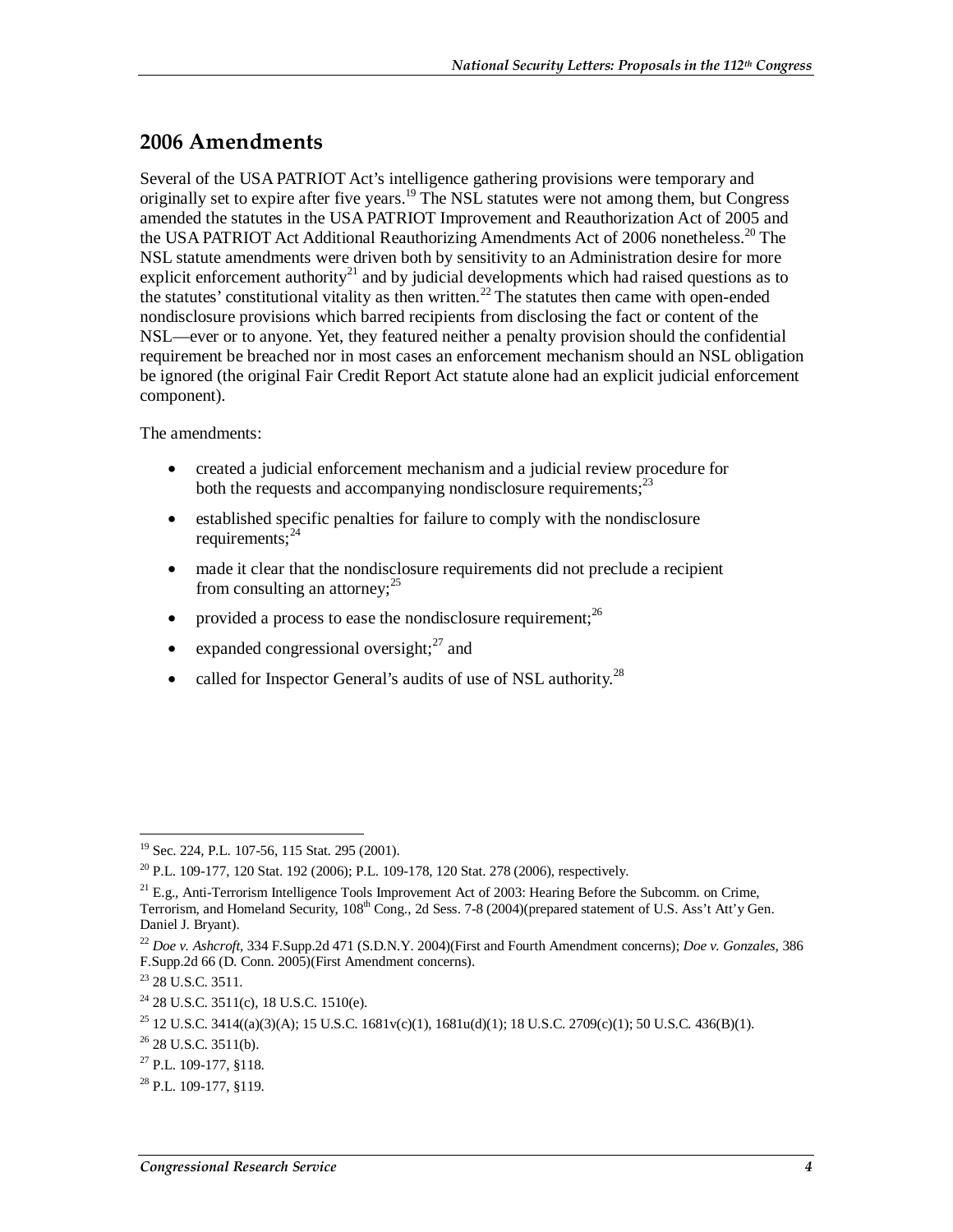## **IG Reports**

#### **The First IG Report**

The Department of Justice Inspector General reports, one released in March of 2007, the second in March of 2008, and the third in January of  $2010$ , were less than totally favorable.<sup>29</sup> The first report noted that FBI use of NSLs had increased dramatically, expanding from 8,500 requests in 2000 to 47,000 in 2005, *IG Report I* at 120. During the three years under review, the percentage of NSLs used to investigate Americans ("U.S. persons") increased from 39% in 2003 to 53% in 2005.<sup>30</sup> A substantial majority of the requests involved records relating to telephone or e-mail communications, Id.

The report and the subsequent report a year later provided a glimpse at how the individual NSL statutes were used and why they were considered valuable. In case of the 18 U.S.C. 2709, the Electronic Communications Privacy Act (ECPA) NSL statute, the reports explained that:

Through national security letters, an FBI field office obtained telephone toll billing records and subscriber information about an investigative subject in a counterterrorism case. The information obtained identified the various telephone numbers with which the subject had frequent contact. Analysis of the telephone records enabled the FBI to identify a group of individuals residing in the same vicinity as the subject. The FBI initiated investigations on these individuals to determine if there was a terrorist cell operating in the city.<sup>31</sup>

Headquarters and field personnel told us that the principal objective of the most frequently used type of NSL – ECPA NSLs seeking telephone toll billing records, electronic communication transactional records, or subscriber information (telephone and e-mail) – is to develop evidence to support applications for FISA orders.<sup>32</sup>

The Right to Financial Privacy Act (RFPA) NSL statute, 12 U.S.C. 3414(a)(5), also affords authorities access to a wide range of information (bank transaction records v. telephone transaction records) as demonstrated by the instances where it proved useful:

The FBI conducted a multi-jurisdictional counterterrorism investigation of convenience store owners in the United States who allegedly sent funds to known Hawaladars (persons who use the Hawala money transfer system in lieu of or parallel to traditional banks) in the Middle East. The funds were transferred to suspected Al Qaeda affiliates. The possible violations

-

<sup>29</sup> U.S. Department of Justice, Office of the Inspector General, *A Review of the Federal Bureau of Investigation's Use of National Security Letters* (*IG Report I*) (March 2007); *A Review of the FBI's Use of National Security Letters: Assessment of Corrective Actions and Examination of NSL Usage in 2006* (*IG Report II*) (March 2008*); A Review of the Federal Bureau of Investigation's Use of Exigent Letters and Other Informal Requests for Telephone Records* (*IG Report III*), all three available at http://www.usdoj.gov/oig/special/index.htm.

<sup>&</sup>lt;sup>30</sup> *Id.* A "U.S. person" is generally understood to mean "a citizen of the United States, an alien lawfully admitted for permanent residence (as defined in section  $1101(a)(2)$  of title 8), an unincorporated association a substantial number of members of which are citizens of the United States or aliens lawfully admitted for permanent residence, or a corporation which is incorporated in the United States, but does not include a corporation or an association which is a foreign power, as defined in subsection(a)(1), (2), or (3) of this section," 50 U.S.C. 1801.

<sup>31</sup> *IG Report I* at 49.

<sup>&</sup>lt;sup>32</sup> *IG Report II* at 65. The Foreign Intelligence Surveillance Act (FISA) authorizes the FBI to apply for court orders in national security cases authorizing electronic surveillance, physical searches, the installation and use of pen registers and trap and trace devices, and access to business records and other tangible property, 50 U.S.C. 1801-1862.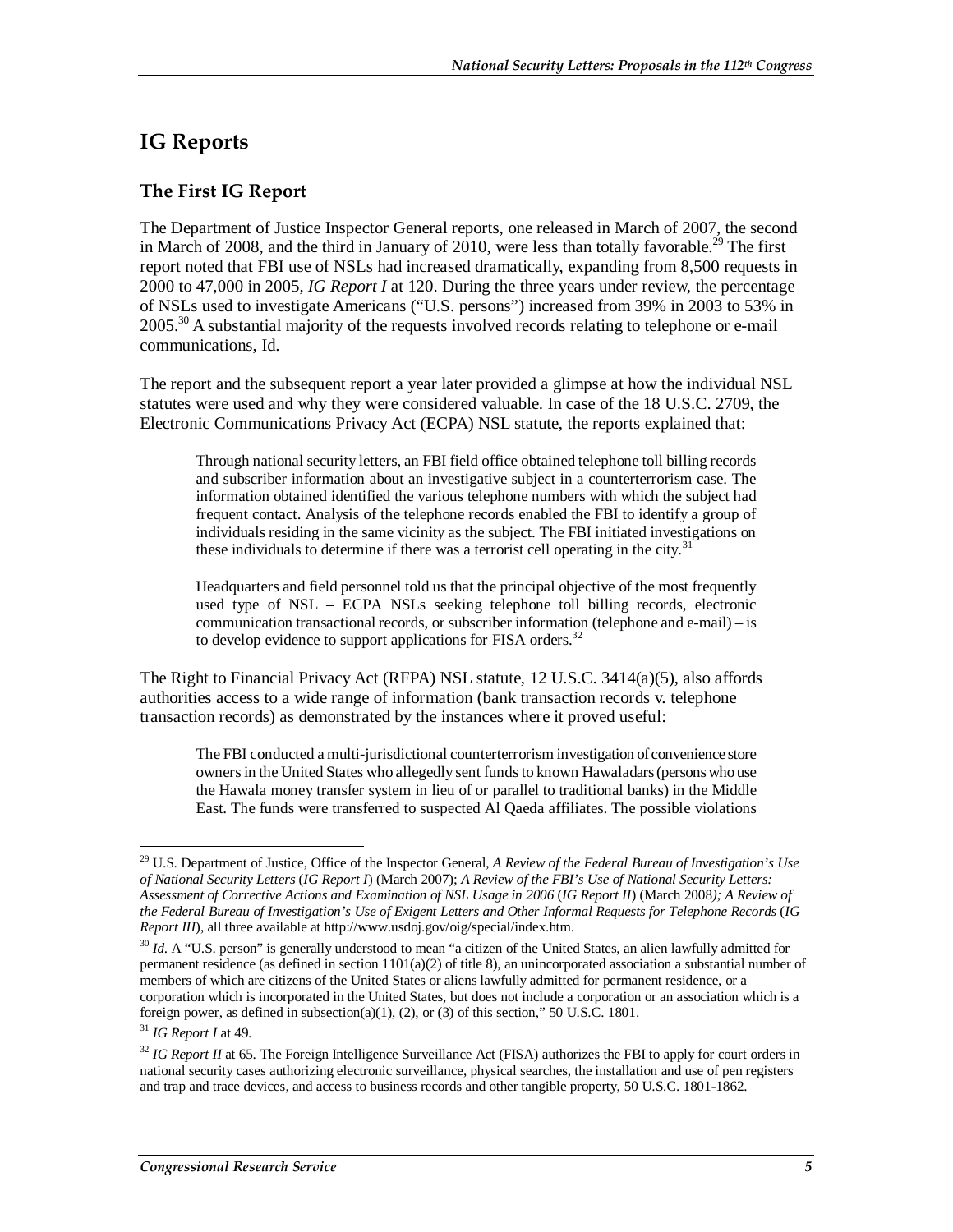committed by the subjects of these cases included money laundering, sale of untaxed cigarettes, check cashing fraud, illegal sale of pseudoephedrine (the precursor ingredient used to manufacture methamphetamine), unemployment insurance fraud, welfare fraud, immigration fraud, income tax violations, and sale of counterfeit merchandise.<sup>33</sup>

The FBI issued national security letters for the convenience store owners' bank account records. The records showed that two persons received millions of dollars from the subjects and that another subject had forwarded large sums of money to one of these individuals. The bank analysis identified sources and recipients of the money transfers and assisted in the collection of information on targets of the investigation overseas.<sup>34</sup>

The Fair Credit Reporting Act NSL statutes, 15 U.S.C. 1681u (FCRAu) and 1681v (FCRAv) can be even more illuminating: "The supervisor of a counterterrorism squad told us that the FCRA NSLs enable the FBI to see 'how their investigative subjects conduct their day-to-day activities, how they get their money, and whether they are engaged in white collar crime that could be relevant to their investigations."<sup>35</sup>

Overall, the report notes that the FBI used the information gleaned from NSLs for a variety of purposes, "to determine if further investigation is warranted; to generate leads for other field offices, Joint Terrorism Task Forces, or other federal agencies; and to corroborate information developed from other investigative techniques."<sup>36</sup> Moreover, information supplied in response to NSLs provides the grist of FBI analytical intelligence reports and various FBI databases.<sup>37</sup>

The report was somewhat critical, however, of the FBI's initial performance:

[W]e found that the FBI used NSLs in violation of applicable NSL statutes, Attorney General Guidelines, and internal FBI policies. In addition, we found that the FBI circumvented the requirements of the ECPA NSL statute when it issued at least 739 "exigent letters" to obtain telephone toll billing records and subscriber information from three telephone companies without first issuing NSLs. Moreover, in a few other instances, the FBI sought or obtained telephone toll billing records in the absence of a national security investigation, when it sought and obtained consumer full credit reports in a counterintelligence investigation, and when it sought and obtained financial records and telephone toll billing records without first issuing NSLs. *Id*. at 124.

More specifically, the report found that:

- a "significant number of NSL-related possible violations were not being identified or reported" as required;
- the only FBI data collection system produced "inaccurate" results;
- the FBI issued over 700 exigent letters acquiring information in a manner that "circumvented the ECPA NSL statute and violated the Attorney General's Guidelines ... and internal FBI policy;"

 $\overline{a}$ 

<sup>&</sup>lt;sup>33</sup> Critics might suggest that these offenses are "possible" in the operation of any convenience store.

<sup>34</sup> *IG Report I* at 50.

<sup>35</sup> *Id.* at 51.

 $36$  *Id.* at 65.

 $37$  Id.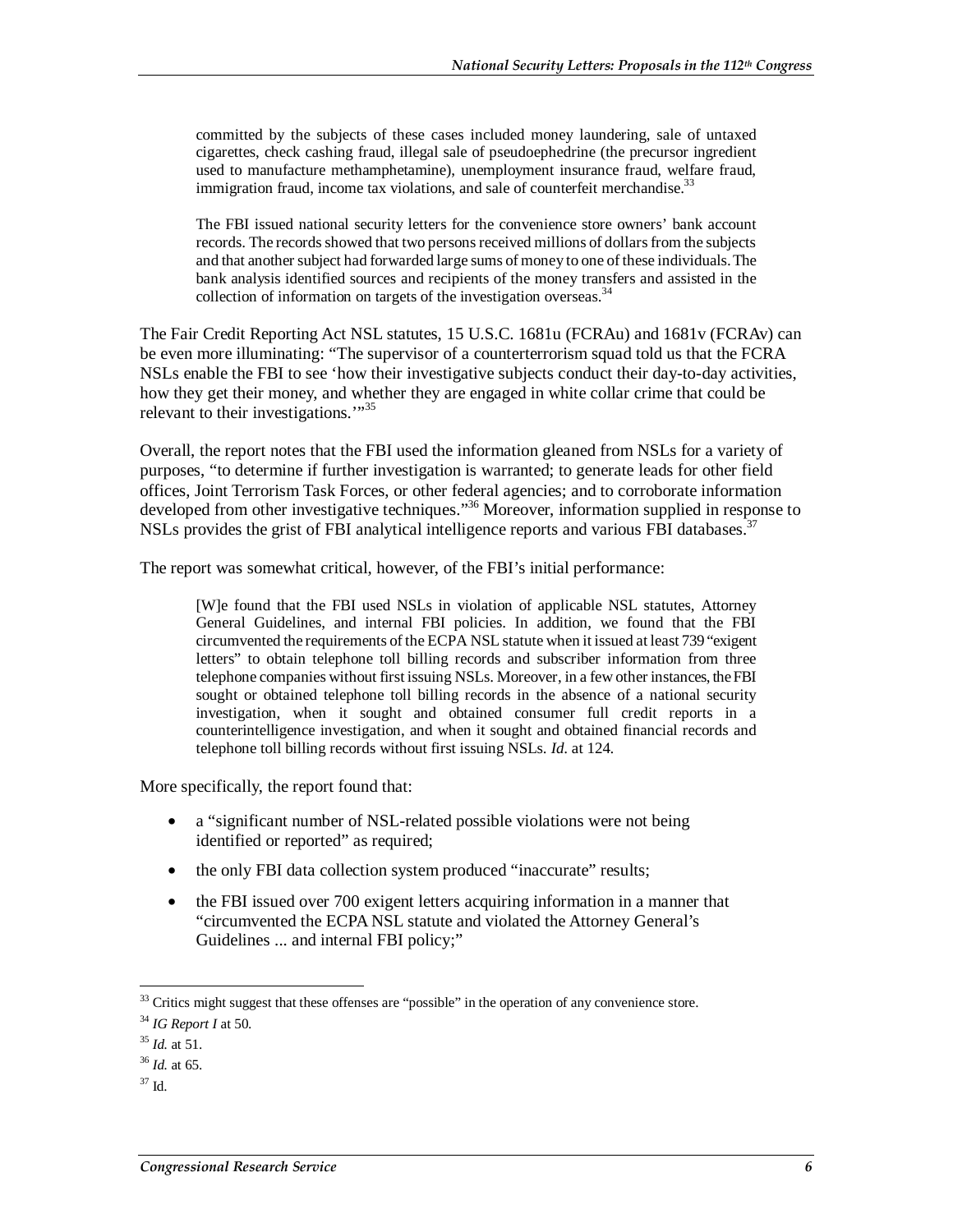- the FBI's Counterterrorism Division initiated over 300 NSLs in a manner that precluded effective review prior to approval;
- 60% of the individual files examined showed violations of FBI internal control policies;
- the FBI did not retain signed copies of the NSLs it issued;
- the FBI had not provided clear guidance on the application of the Attorney General's least-intrusive-feasible-investigative-technique standard in the case of NSLs;
- the precise interpretation of toll billing information as it appears in the ECPA NSL statute is unclear;
- SAC supervision of the attorneys responsible for review of the legal adequacy of proposed NSLs made some of the attorneys reluctant to question the adequacy of the underlying investigation previously approved by the SAC;
- there was no indication that the FBI's misuse of NSL authority constituted criminal conduct;
- personnel both at FBI headquarters and in the field considered NSL use indispensable; and
- information generated by NSLs was fed into a number of FBI systems. *IG Report I* at 121-24.

#### **Exigent Letters**

Prior to enactment of the Electronic Communications Privacy Act (ECPA), the Supreme Court held that customers had no Fourth Amendment protected privacy rights in the records the telephone company maintained relating to their telephone use.<sup>38</sup> Where a recognized expectation of privacy exists for Fourth Amendment purposes, the Amendment's usual demands such as those of probable cause, particularity, and a warrant may be eased in the face of exigent circumstances. For example, the Fourth Amendment requirement that officers must knock and announce their purpose before forcibly entering a building to execute a warrant can be eased in the presence of certain exigent circumstances such as the threat of the destruction of evidence or danger to the officers.<sup>39</sup> Satisfying Fourth Amendment requirements, however, does not necessarily satisfy statutory prohibitions.

The ECPA prohibits communications service providers from supplying information concerning customer records unless one of the statutory exceptions applies.<sup>40</sup> There are specific exceptions for disclosure upon receipt of a grand jury subpoena<sup>41</sup> or an NSL.<sup>42</sup> A service provider who

 $\overline{a}$ <sup>38</sup> *Smith v. Maryland*, 442 U.S. 735, 745 (1979)

<sup>39</sup> *Richards v. Wisconsin*, 520 U.S. 385, 391 (1997); *Wilson v. Arkansas*, 514 U.S. 927, 936 (1995).

 $40$  18 U.S.C. 2702(c).

 $41$  18 U.S.C. 2703(c)(2).

 $42$  18 U.S.C. 2709(a).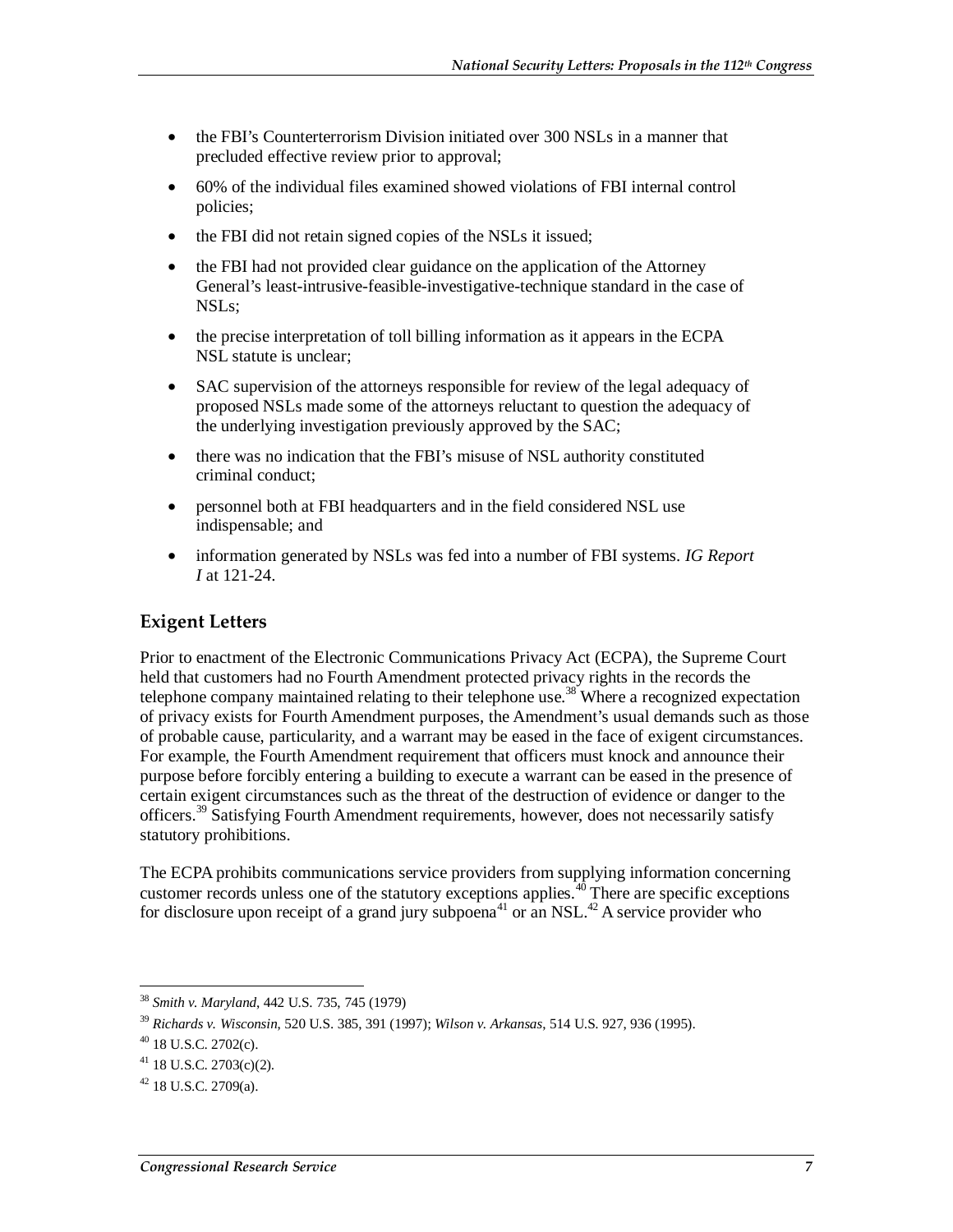knowingly or intentionally violates the prohibition is subject to civil liability,<sup>43</sup> but there are no criminal penalties for the breach.

The Inspector General found that contrary to assertions that "the FBI would obtain telephone records only after it served NSLs or grand jury subpoenas, the FBI obtained telephone bill records and subscriber information prior to serving NSLs or grand jury subpoenas" by using "exigent letters."<sup>44</sup> The FBI responded that it had barred the use of exigent letters, but emphasized that the term "exigent letter" does not include emergency disclosures under the exception now found in 18 U.S.C. 2702(c)(4). Thus, the FBI might request that a service provider invoke that exception to the record disclosure bar "if the provider reasonably believes that an emergency involving immediate danger of death or serious physical injury to any person justifies disclosure of the information," 18 U.S.C. 2702(c)(4). Moreover, the Justice Department's Office of Legal Counsel subsequently advised the FBI in a classified memorandum that "under certain circumstances the ECPA does not prohibit electronic communications service providers from disclosing certain call detail records to the FBI on a voluntary basis without legal process or a qualifying emergency under Section 2702."45

### **The Second IG Report**

The second IG Report reviewed the FBI's use of national security letter authority during calendar year 2006 and the corrective measures taken following the issuance of the IG's first report. The second report concluded that:

- "the FBI's use of national security letters in 2006 continued the upward trend ... identified ... for the period covering 2003 through 2006;
- "the percentage of NSL requests generated from investigations of U.S. persons continued to increase significantly, from approximately 39% of all NSL requests issued in 2003 to approximately 57% of all NSL requests issued in 2006;"
- the FBI and DOJ are committed to correcting the problems identified in *IG Report I* and "have made significant progress in addressing the need to improve compliance in the FBI's use of NSLs;" [and]
- "it [was] too early to definitively state whether the new systems and controls developed by the FBI and the Department will eliminate fully the problems with NSLs that we identified," *IG Report II* at 8-9.

 $\frac{1}{2}$  $43$  18 U.S.C. 2707(a).

<sup>44</sup> *IG Report I* at 90.

<sup>45</sup> *Report by the Office of the Inspector General of the Department of Justice on the Federal Bureau of Investigation's Use of Exigent Letters and Other Informal Requests for Telephone Records: Hearing Before the Subcomm. on the Constitution, Civil Rights, and Civil Liberties of the House Comm. on the Judiciary*, 111<sup>th</sup> Cong. 2d sess. 22 (2010) (*2010 Hearings*) (statement of Department of Justice Inspector General Glenn Fine)(referring to a January, 2010 OLC memorandum).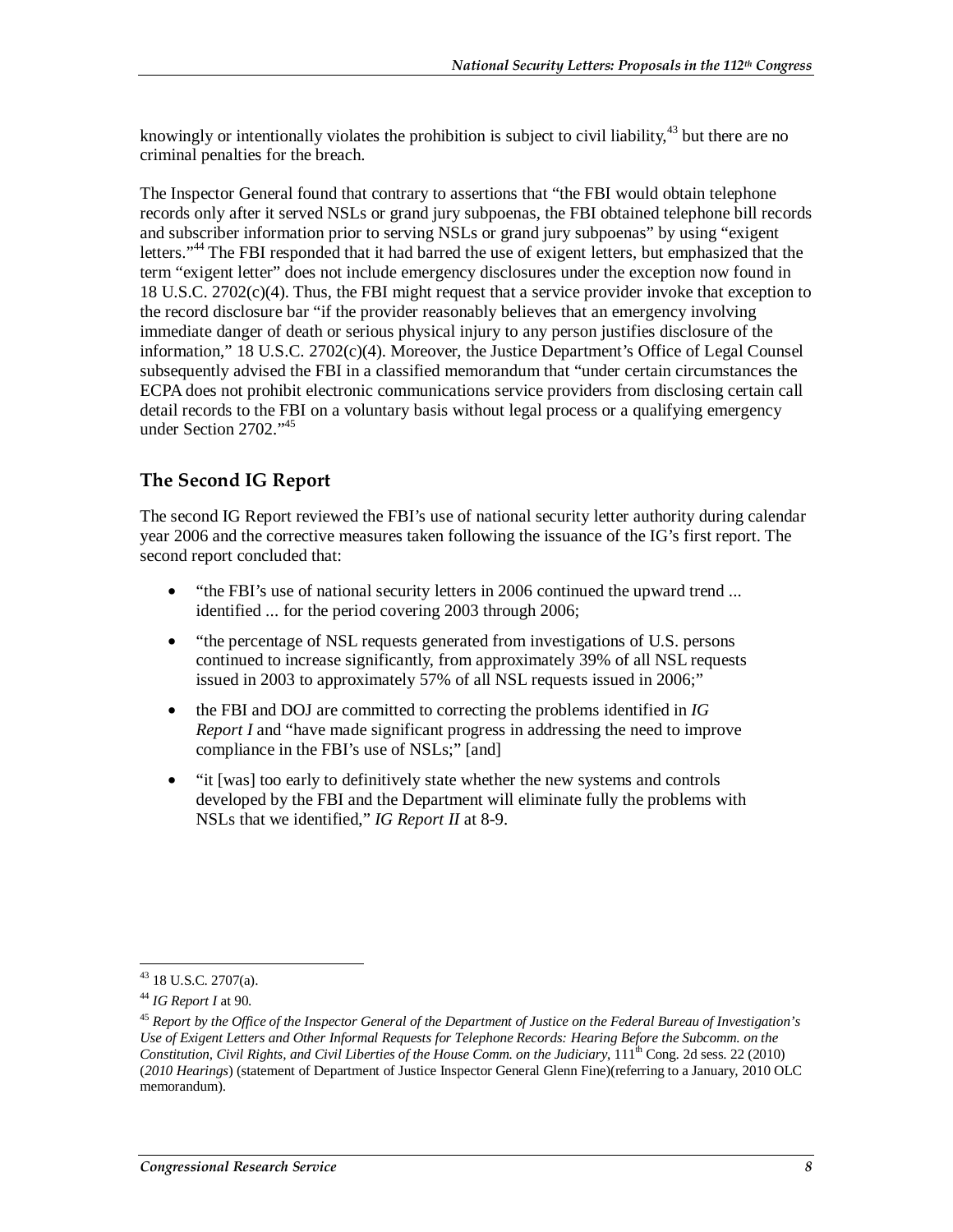### **The Third IG Report**

The third IG Report examined the FBI's use of exigent letters and other informal means of acquiring communication service providers' customer records in lieu of relying on NSL authority during the period from 2003 to  $2007<sup>46</sup>$  The IG's Office discovered that "the FBI's use of exigent letters became so casual, routine, and unsupervised that employees of all three communications service providers sometimes generated exigent letters for FBI personnel to sign and return to them." $47$ 

Some of the informality was apparently the product of proximity. In order to facilitate cooperation, communications providers had assigned employees to FBI offices. In addition to a relaxed exigent letter process, the on-site feature gave rise to a practice of sneak peeks, that is, of providing the FBI with "a preview of the available information for a targeted phone number, without documentation of any justification for the request."<sup>48</sup> "In fact, at times the service providers' employees simply invited FBI personnel to view the telephone records on their computer screens. One senior FBI counterterrorism official described the culture of casual requests for telephone records by observing, 'It [was] like having the ATM in your living  $\overline{\mathrm{room}}$ .",49

Not surprisingly, the IG's review

found widespread use by the FBI of exigent letters and other informal requests for telephone records. These other requests were made ... without first providing legal process or even exigent letters. The FBI also obtained telephone records through improper 'sneak peeks,' community of interest  $\blacksquare$ , and hot-number Many of these practices violated Many of these practices violated FBI guidelines, Department policy, and the ECPA statute. In addition, we found that the FBI also made inaccurate statements to the FISA Court related to its use of exigent letters.<sup>50</sup>

Although critical of the FBI's initial response and recommending further steps to prevent reoccurrence, the IG's Report concluded that "the FBI took appropriate action to stop the use of exigent letters and to address the problems created by their use."<sup>51</sup>

-

<sup>&</sup>lt;sup>46</sup> *IG Report III* at 1.<br><sup>47</sup> 2010 *Hearings* at 14 (statement of Department of Justice Inspector General Glenn Fine)

<sup>48</sup> *Id.* at 15.

<sup>49</sup> *Id.* 

<sup>50</sup> *Id.* at 288 (redaction in the original).

<sup>51</sup> *IG Report III* at 289.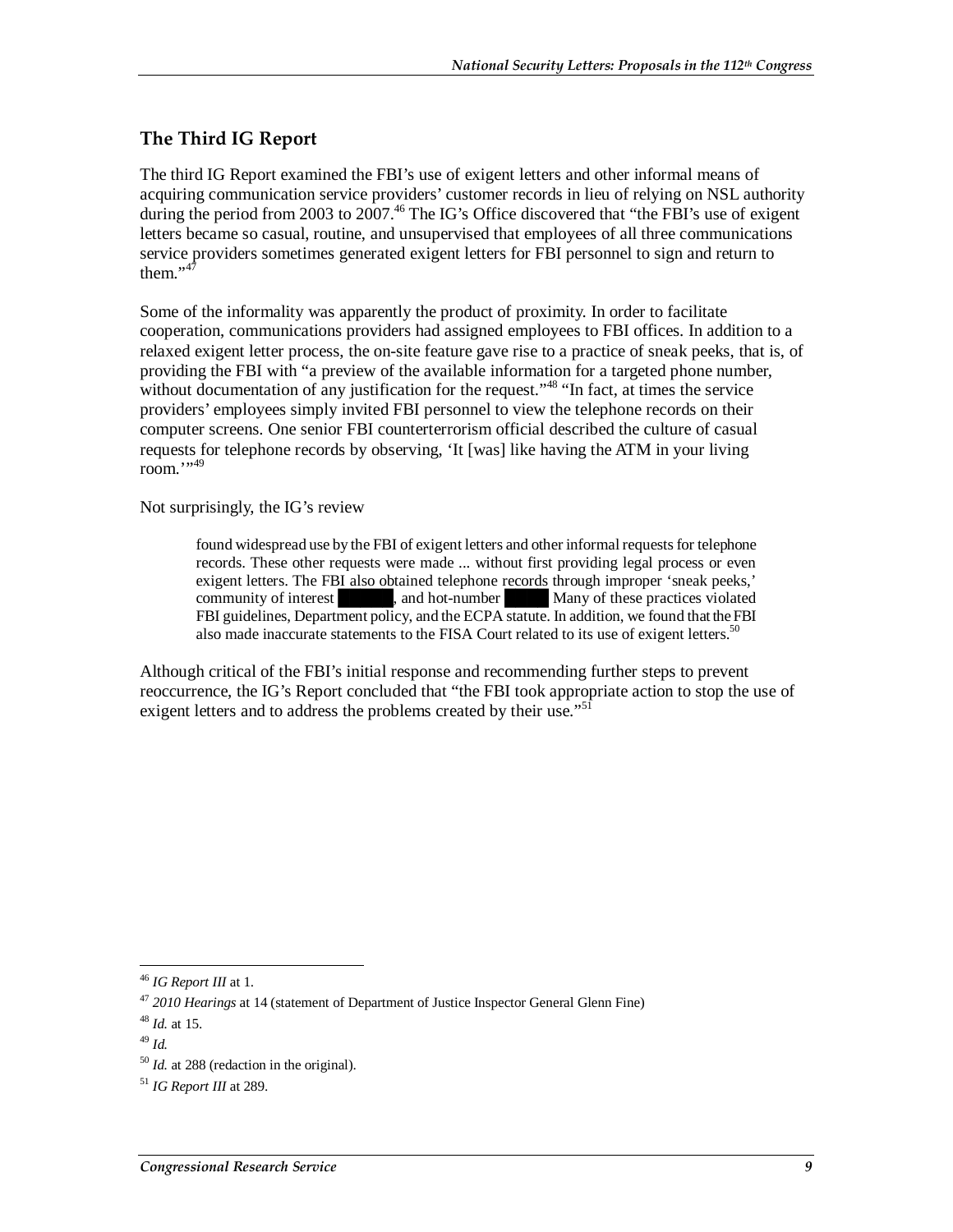| <b>NSL</b> statute      | 18 U.S.C. 2709                                                                                                           | 12 U.S.C. 3414                                                                                                                                      | 15 U.S.C. 1681u                                                                                                                         | 15 U.S.C. 1681v                                                                                                                                   | 50 U.S.C. 436                                                                                                                                                        |
|-------------------------|--------------------------------------------------------------------------------------------------------------------------|-----------------------------------------------------------------------------------------------------------------------------------------------------|-----------------------------------------------------------------------------------------------------------------------------------------|---------------------------------------------------------------------------------------------------------------------------------------------------|----------------------------------------------------------------------------------------------------------------------------------------------------------------------|
| Addressee               | communications<br>providers                                                                                              | financial<br>institutions                                                                                                                           | consumer credit<br>agencies                                                                                                             | consumer credit<br>agencies                                                                                                                       | financial<br>institutions,<br>consumer credit<br>agencies, travel<br>agencies                                                                                        |
| Certifying<br>officials | senior FBI officials<br>and SACs                                                                                         | senior FBI officials<br>and SACs                                                                                                                    | senior FBI officials<br>and SACs                                                                                                        | supervisory official<br>of an agency<br>investigating,<br>conducting<br>intelligence<br>activities relating to<br>or analyzing int'l<br>terrorism | senior officials no<br>lower than Ass't<br>Secretary or Ass't<br>Director of agency<br>w/ employees w/<br>access to classified<br>material                           |
| Information<br>covered  | identified<br>customer's name,<br>address, length of<br>service, and billing<br>info                                     | identified<br>customer financial<br>records                                                                                                         | identified consumer's<br>name, address,<br>former address,<br>place and former<br>place of employment                                   | all information<br>relating to an<br>identified consumer                                                                                          | all financial<br>information<br>relating to<br>consenting,<br>identified employee                                                                                    |
| Standard/<br>Purpose    | relevant to an<br>investigation to<br>protect against int'l<br>terrorism or<br>clandestine<br>intelligence<br>activities | sought for foreign<br>counter-<br>intelligence<br>purposes to<br>protect against<br>int'l terrorism or<br>clandestine<br>intelligence<br>activities | sought for an<br>investigation to<br>protect against int'l<br>terrorism or<br>clandestine<br>intelligence activities                    | necessary for the<br>agency's<br>investigation,<br>activities, or analysis<br>relating to int'l<br>terrorism                                      | necessary to<br>conduct a law<br>enforcement<br>investigation,<br>counter-<br>intelligence inquiry<br>or security<br>determination                                   |
| Dissemination           | only per Att'y Gen.<br>guidelines                                                                                        | only per Att'y<br>Gen. guidelines                                                                                                                   | w/i FBI, to secure<br>approval for intell.<br>investigation, to<br>military investigators<br>when inform, relates<br>to military member | no statutory<br>provision                                                                                                                         | only to agency of<br>employee under<br>investigation, DOJ<br>for law<br>enforcement or<br>intell. purposes, or<br>fed. agency when<br>clearly relevant to<br>mission |
| Immunity/fees           | no provisions                                                                                                            | no provisions                                                                                                                                       | fees; immunity for<br>good faith<br>compliance with an<br><b>NSL</b>                                                                    | immunity for good<br>faith compliance<br>with an NSL                                                                                              | reimbursement:<br>immunity for good<br>faith compliance<br>with an NSL                                                                                               |

#### **Table 1. Profile of the Current NSL Statutes**

#### **Secrecy, Judicial Review, and the Second Circuit**

The current secrecy and judicial review provisions applicable to NSLs must be read in light of the Second Circuit's *John Doe, Inc. v. Mukasey* decision, 549 F.3d 861 (2d Cir. 2008). Under the NSL statutes, secrecy is not absolutely required. Instead, NSL recipients are bound to secrecy only upon the certification of the requesting agency that disclosure of the request or response may result in a danger to national security; may interfere with diplomatic relations or with a criminal, counterterrorism, or counterintelligence investigation; or may endanger the physical safety of an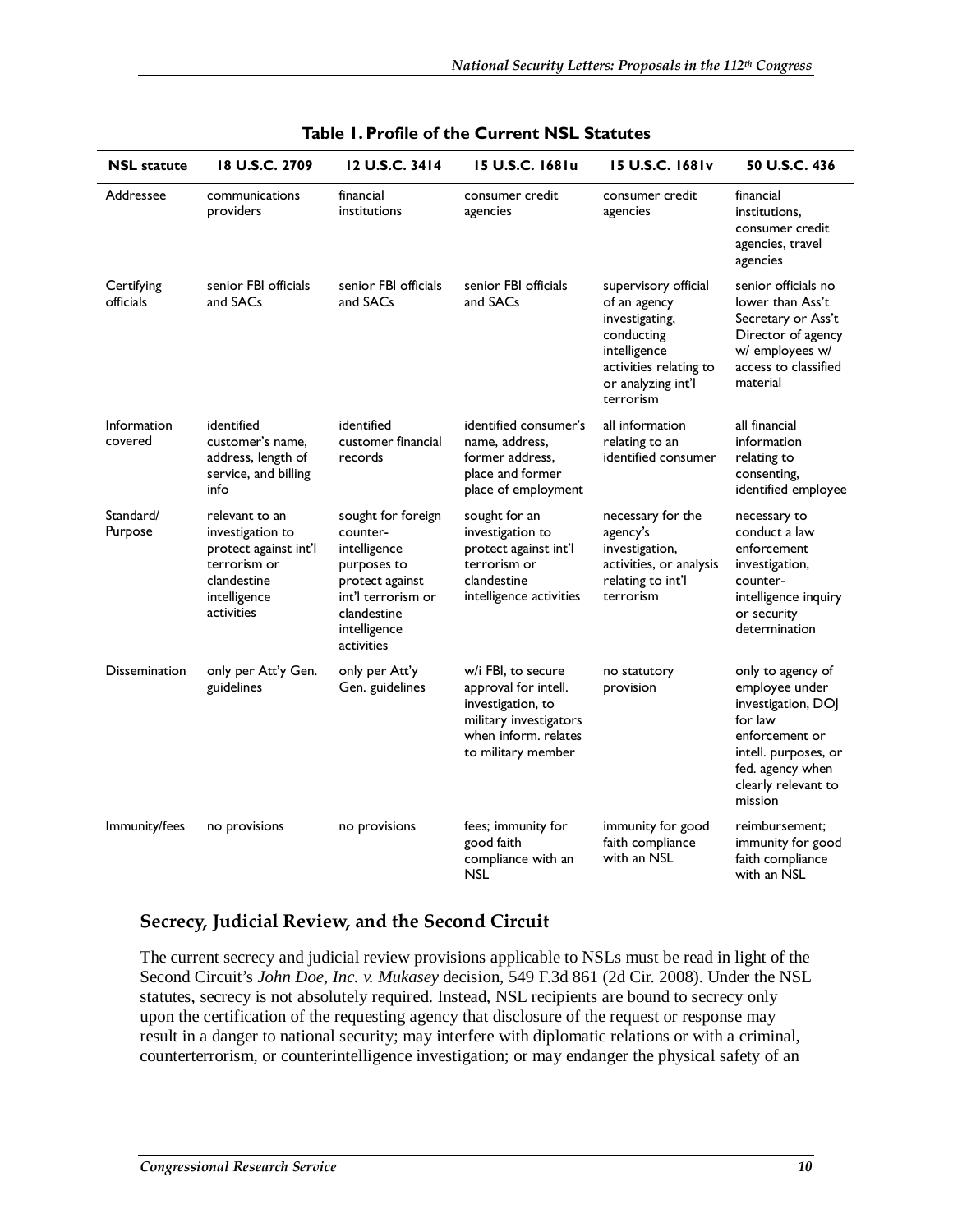individual.<sup>52</sup> A recipient may disclose the request to those necessary to comply with the request and to an attorney the recipient consults for related legal advice or assistance.<sup>53</sup> In doing so, the recipient must advise them of the secrecy requirements.<sup>54</sup> Aside from its attorney the recipient must also identify, at the requesting agency's election, those to whom it has disclosed the request.<sup>55</sup>

#### **Judicial Review of NSLs**

Under the statute, 18 U.S.C. 3511, *a recipient may petition the court to modify or extinguish any NSL secrecy requirement* within a year of issuance.<sup>56</sup> Thereafter, it may petition to have the veil of secrecy lifted, although it may resubmit a rejected request only once a year.<sup>57</sup> Section 3511 provides that the court may modify or set aside the restriction if it finds "no reason to believe that disclosure may" endanger national security or personal safety or interfere with diplomatic relations or a criminal, counterterrorism, or counterintelligence investigation.<sup>58</sup> The section, however, *binds the court to the assertion of a senior executive branch official that such an adverse consequence is possible*. 59

In addition to authority to review and set aside NSL nondisclosure requirements, the federal courts also enjoy jurisdiction to review and enforce the underlying NSL requests. Under Section 3511, recipients may petition and be granted an order modifying or setting aside an NSL, if the court finds that compliance would be unreasonable, oppressive, or otherwise unlawful.<sup>60</sup> The "unreasonable or oppressive" standard is used for grand jury and other subpoenas issued under the Federal Rules of Criminal Procedure.<sup>61</sup> The Rules afford protection against undue burdens and protect privileged communications.<sup>62</sup> Compliance with a particular NSL might be unduly burdensome in some situations, but the circumstances under which NSLs are used suggest few federally recognized privileges. The Rules also impose a relevancy requirement, but in the context of a grand jury investigation a motion to quash will be denied unless it can be shown that "there is no reasonable possibility that the category of materials the Government seeks will produce information relevant" to the investigation.<sup>63</sup> The authority to modify or set aside an NSL that is "unlawful" affords the court an opportunity to determine whether the NSL in question complies with the statutory provisions under which it was issued. Section 3511 also vests the court with authority to enforce the NSL against a recalcitrant recipient. Failure to comply with the court's order thereafter is punishable as contempt of court.<sup>64</sup> A breach of a confidentiality

 $^{61}$  F.R.Crim.P. 17(c)(2).

<sup>&</sup>lt;u>.</u>  $52$  *E.g.*, 18 U.S.C. 2709(c)(1). The other NSL statutes have comparable provisions.

<sup>53</sup> Id.

 $54$   $E.g., 12$  U.S.C.  $3414(a)(5)(D)(iii)$ . The other NSL statutes have comparable provisions.

 $55$   $E.g., 15$  U.S.C. 1681u(d)(4). The other NSL statutes have comparable provisions.

<sup>56 18</sup> U.S.C. 3511(b)(2). As explained below, the Second Circuit opinion requires that the provisions in italics here and at the end of the paragraph be understood in the context of First Amendment demands.

<sup>57 18</sup> U.S.C. 3511(b)(3).

 $58$  18 U.S.C. 3511(b)(2), (3).

<sup>59</sup> Id.

<sup>60 18</sup> U.S.C. 3511(a).

 $62$  2 WRIGHT, FEDERAL PRACTICE AND PROCEDURE  $$275$  (Crim. 3d ed. 2000).

<sup>63</sup> *United States v. R. Enterprises, Inc*., 498 U.S. 292, 301 (1991).

 $64$  18 U.S.C. 3511(c).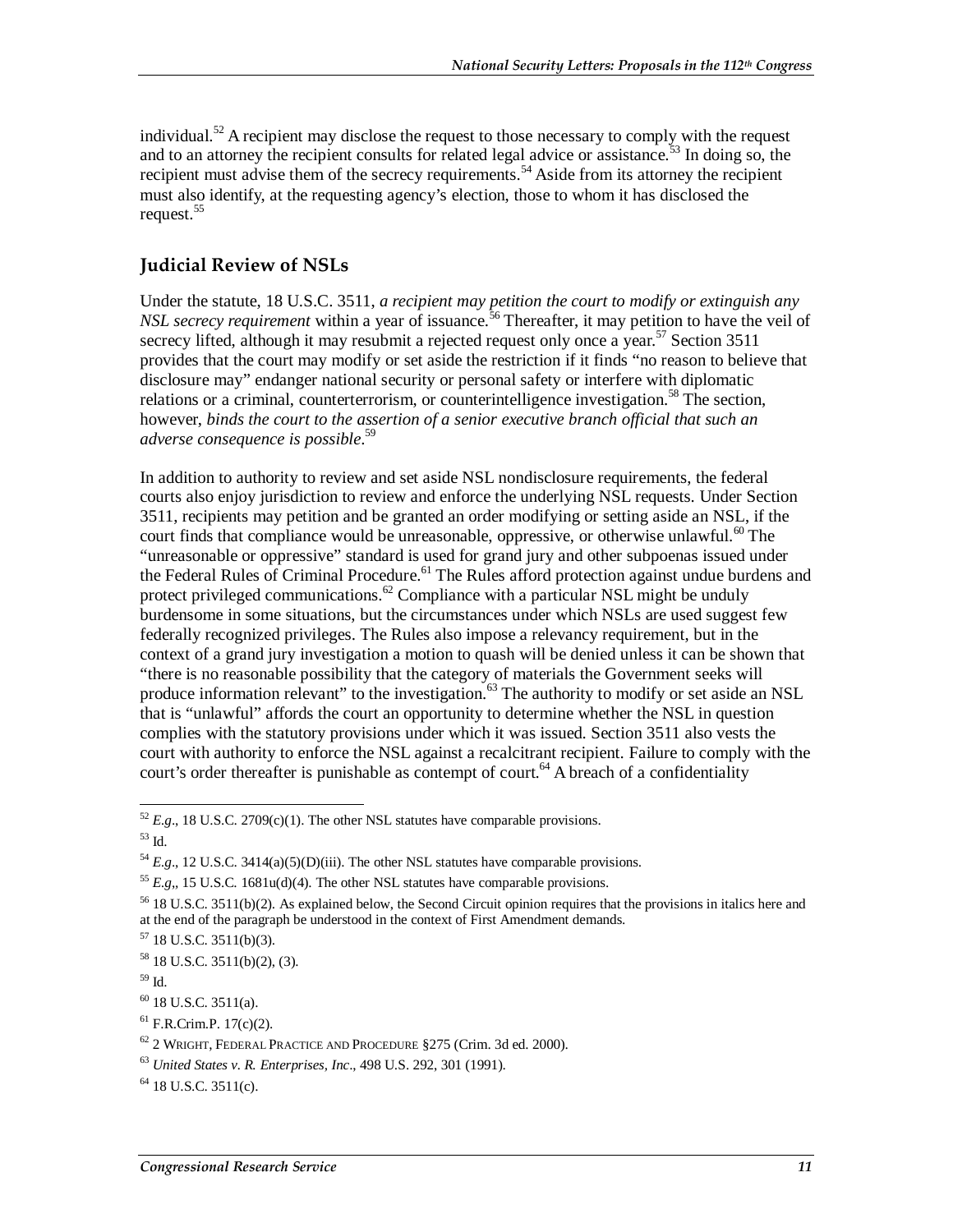requirement committed knowingly and with the intent to obstruct an investigation or related judicial proceedings is punishable by imprisonment for not more than five years and/or a fine of not more than  $$250,000$  (not more than  $$500,000$  for an organization).<sup>65</sup>

The Second Circuit has concluded that the procedure can survive First Amendment scrutiny only if it involves the following:

- notice to NSL recipients that they may contest any secrecy order;
- expeditious government petition for judicial review of a secrecy order upon recipient request;
- government burden to establish the validity of its narrowly tailored secrecy order;
- no conclusive weight may be afforded governmental assertions; and
- recipients may apply or reapply annually for judicial review where the government's burden remains the same.<sup>66</sup>

On remand, the district upheld continuation of the nondisclosure order under the procedure suggested by the Second Circuit.<sup>67</sup>

## **Proposed Amendments**

### **Sunset and Repeal**

Three provisions governing foreign intelligence investigations sunset on June 1, 2015. The NSL provisions are not among them. None of the NSL statutes are scheduled to expire. S. 1125 and H.R. 1805 would change that. They would repeal Section 627 effective December 31, 2013, and on that date would return the others to their pre-USA PATRIOT Act form.<sup>68</sup> They would establish a transition provision under which the law prior to December 31, 2013, would continue to apply with respect to investigations or offenses begun prior to that date. $69$ 

The USA PATRIOT Act expanded existing authority under 18 U.S.C. 2709, the Right to Financial Privacy Act, and the Fair Credit Reporting Act.<sup>70</sup> It also created new NSL authority in the form of Section 627 of the Fair Credit Reporting Act (15 U.S.C. 1681v).<sup>71</sup> It did not expand the reach of

<sup>-</sup>65 18 U.S.C. 1510(e), 3571, 3559.

<sup>66</sup> *John Doe, Inc. v. Mukasey*, 549 F.3d 861, 883-84 (2d Cir. 2008).

<sup>67</sup> *Doe v. Holder*, 640 F.Supp. 2d 517 (S.D.N.Y. 2009); see also *Doe v. Holder*, 665 F.Supp. 2d 426 (S.D.N.Y. 2009)(finding continued compliance with the nondisclosure order justified); *Doe v. Holder*, 703 F.Supp.2d 313 (S.D.N.Y. 2010)(permitting the disclosure of some related information).

 $68$  S. 1125,  $\S2(a)(1)$ ; H.R. 1805,  $\S2(c)(1)$ . The text of the NSL statutes, now and in the form to which they would be returned, is appended.

 $69$  S. 1125,  $\S2(c)(2)$  ("Notwithstanding paragraph (1), the provisions of law referred to in paragraph (1), as in effect on December 30, 2013, shall continue to apply on and after December 31, 2013, with respect to any particular foreign intelligence investigation or with respect to any particular offense or potential offense that began or occurred before December 31, 2013"); H.R. 1805, §2(c)(2)(same language).

 $^{70}$  P.L. 107-56, §505, 115 Stat. 365 (2001).

 $^{71}$  P.L. 107-56, §358(g), 115 Stat. 327 (2001).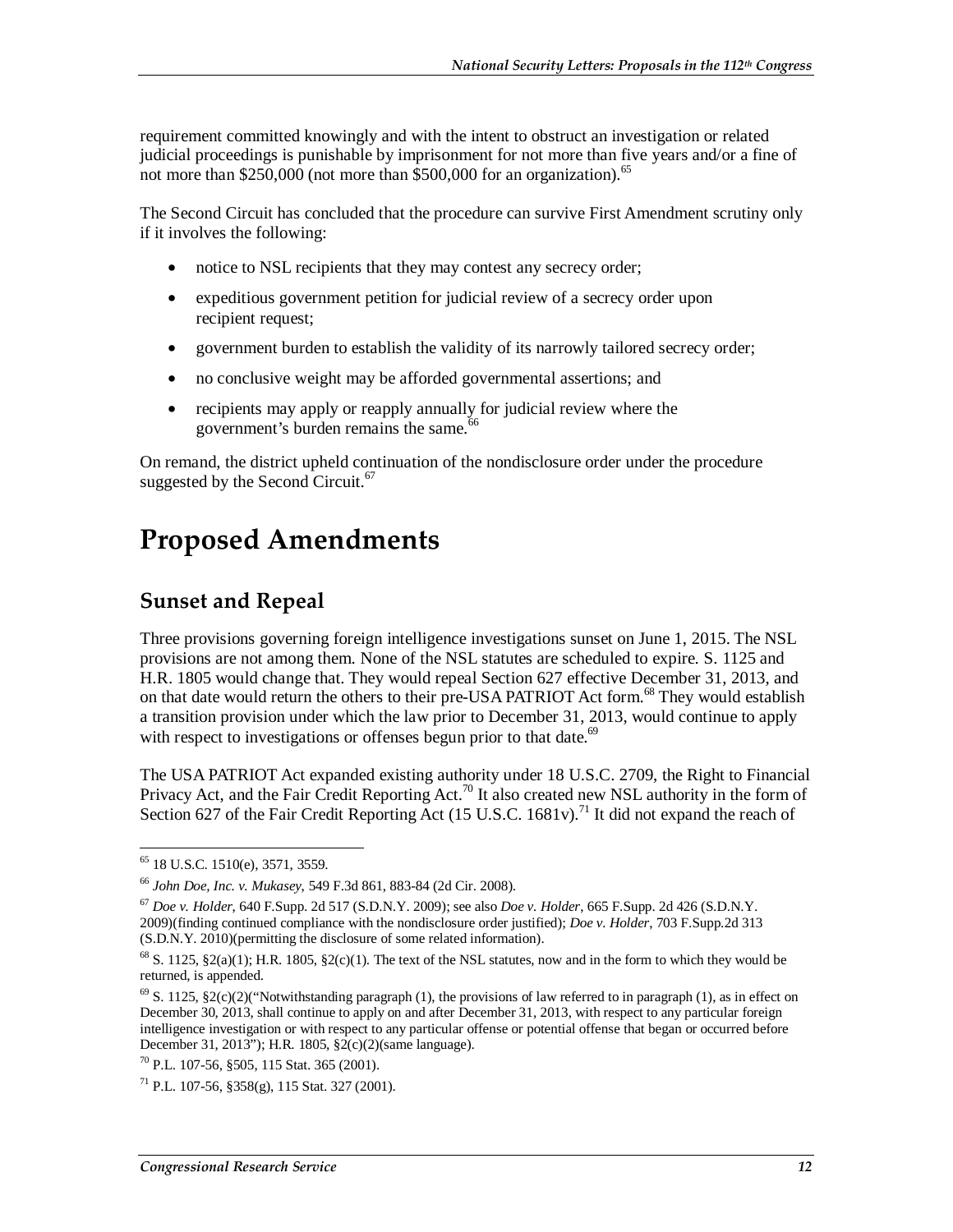the National Security Act NSL statute. A return to the state of the law prior to enactment of the USA PATRIOT Act would have the effect of eliminating the amendments it made in the preexisting NSL statutes as well as any subsequent amendments, and of repealing Section 627.

In general terms for the three pre-existing NSL statutes, the USA PATRIOT Act:

- expanded issuing authority to include the heads of FBI field offices (special agents in charge (SACs));
- eliminated the requirement of specific and articulable facts demonstrating a nexus to a foreign power or its agents;
- required instead that the information was sought for or relevant to various national security investigations; and
- directed that no NSL related investigation of a "U.S. person" (American citizen or foreign resident alien) be predicated exclusively on First Amendment protected activities.<sup>72</sup>

This means that:

- NSLs are more readily available to FBI field agents at a lower level of supervisory control;
- NSLs can be used to obtain information pertaining to individuals two, three, or more steps removed from the foreign power or agent of a foreign power that is the focus of the investigation; and
- NSL-related investigations may not be predicated solely on the basis of activities protected by the First Amendment.

A return to the state of the law prior to the effective date of the USA PATRIOT Act would mean that NSLs would need to be approved by the FBI Director or a senior FBI headquarters official, and they would have to be based on specific and articulable facts giving reason to believe that the information sought pertains to a foreign power or agent of a foreign power.<sup>73</sup> A witness at an earlier congressional hearing indicated that the "specific and articulable" facts standard grew out of the standards employed in counterintelligence investigations and did not always translate well in a counterterrorism context:

My point is that the "specific and articulable facts" standard was particularly suited to the counterintelligence operations of the era in which it was created. A FBI counterintelligence investigation involved examining a linear connection between a foreign intelligence officer (about whom much was known) and his contacts (potential spies). The information known about the intelligence officer was specific in nature, and could be readily used to meet the NSL legal standards.... Unlike the traditional linear counterintelligence case, in which the foreign agent tried to recruit the domestic spy using infrequent and highly secure forms of communication, many counterterrorism cases involved complex networks generating a much larger volume of communication and financial transactions. In counter-terrorism cases, the starting point was often not a clearly identifiable agent of a foreign power (as in counterintelligence); indeed, the relevant "foreign power" was itself an imperfectly

 $\overline{a}$  $^{72}$  18 U.S.C. 2709((b), 12 U.S.C. 3414(a)(5)(A), 15 U.S.C. 1681u(a).

 $^{73}$  18 U.S.C. 2709((b)(2000 ed.), 12 U.S.C. 3414(a)(5)(A)(2000 ed.), 15 U.S.C. 1681u(a)(2000 ed.).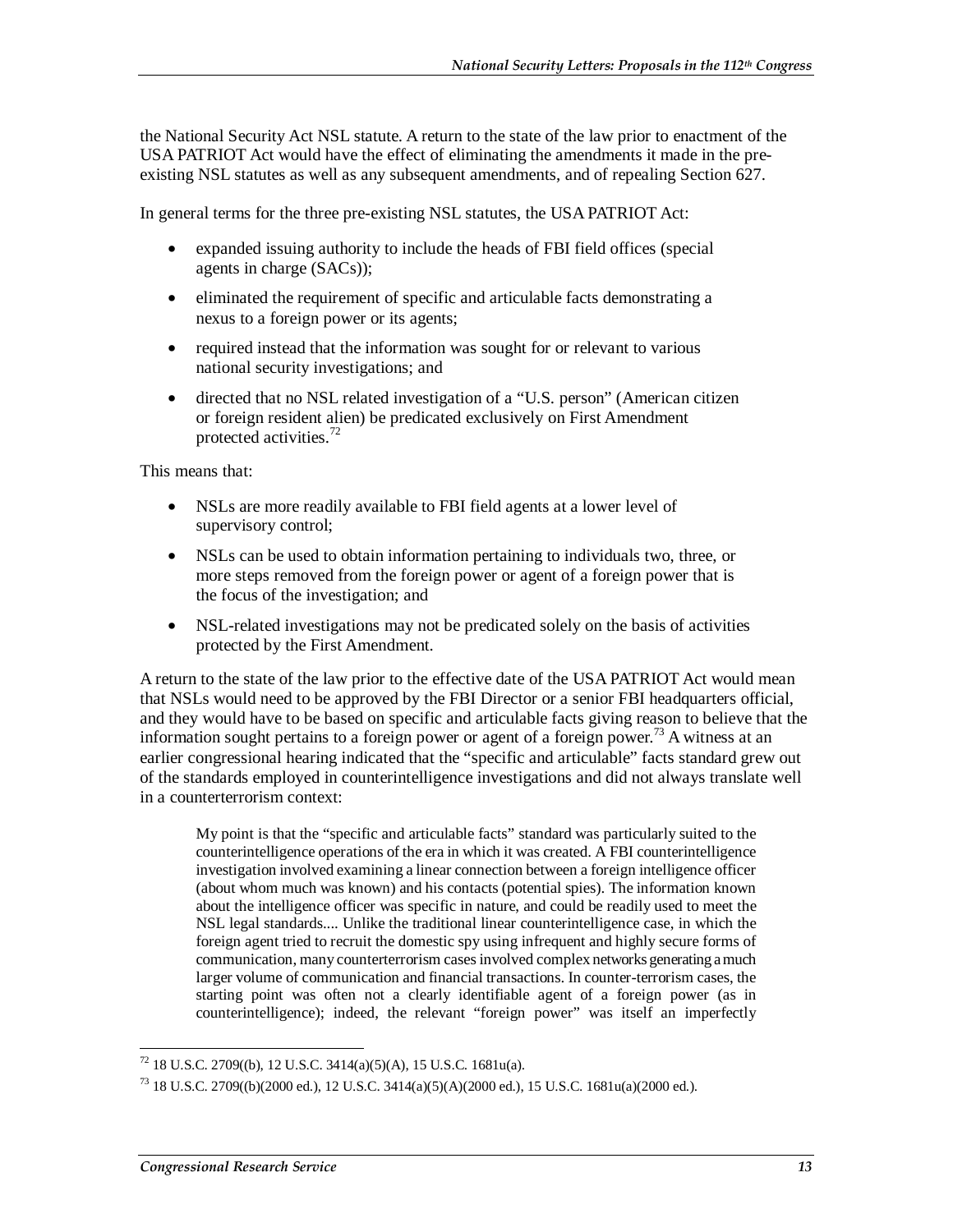understood terrorist organization that might defy precise definition. As a consequence, counter-terrorism investigators often had a far more difficult time meeting the "specific and articulable facts" standard.74

The language precluding NSL-related investigations grounded exclusively on the exercise of First Amendment rights would also have disappeared. It is at best unclear, however, that the First Amendment unaided does not embody a comparable prohibition.

Prior to the USA PATRIOT Act, the NSL statutes strictly prohibited recipients from disclosing the request to anyone, ever.<sup>75</sup> Yet, they afforded recipients no explicit means to challenge or seek limited release from the nondisclosure requirement,<sup>76</sup> even for such narrow purposes as consulting their attorneys for advice on their obligations to comply. On the other hand, they provided the FBI with no explicit remedy should recipients violate the nondisclosure requirement.

In the USA PATRIOT Improvement and Reauthorization Act, Congress addressed the issue in three ways. First, it amended the federal obstruction of justice statute to outlaw unjustified disclosures.<sup>77</sup> Second, it amended the NSL statutes to make it clear that a recipient remained free to seek the advice of counsel before complying.78 These amendments, unlike the obstruction of justice amendment, would disappear should the NSL statutes return to their earlier versions. Congress's third response, however, would mitigate impact of the disappearance. Third, Congress created a nonexpiring statutory section for review of NSLs, 18 U.S.C. 3511.

By and large, Section 3511 governs judicial review of NSL nondisclosure requirements. When implemented as required by the Second Circuit's decision in *John Doe, Inc. v. Mukasey*, 549 F.3d 861 (2d Cir. 2008), and at the election of the recipient, the government has the burden of persuading the court of the validity of the gag order under the same standards as found in the expired portions of the NSL statutes. Although S. 1125 and H.R. 1805 would amend Section 3511, they each reinforce rather than erode the recipient protections of Section 3511 as discussed *infra*.

Section 627, the NSL statute created in the USA PATRIOT Act, is arguably the most sweeping of the NSL statutes. It offers the most extensive array of information (all information pertaining to a consumer held by a consumer credit reporting agency) to the widest range of requesters (any federal agency "authorized to conduct investigations of, or intelligence or counterintelligence activities or analysis relating to, international terrorism").<sup>79</sup> Its repeal might be seen to facilitate

-

<sup>74</sup> *National Security Letters: The Need for Greater Accountability and Oversight: Hearing Before the Senate Comm. on the Judiciary*, 110<sup>th</sup> Cong., 2d sess. (2008)(testimony of Michael J. Woods, former Chief of the FBI's National Security Law Unit), available on Oct. 23, 2009 at [ http://judiciary.senate.gov/pdf/08-04-23WoodsTestimony.pdf ].

<sup>75 12</sup> U.S.C. 3414(a)(5)(D)(2000 ed.); 15 U.S.C. 1681u(d)(2000 ed.); 18 U.S.C. 2709(c)(2000 ed.); 50 U.S.C. 436(b) (2000 ed.).

 $76$  Depending upon one's perspective these provisions may be described as nondisclosure provisions, secrecy provisions, or gag order provisions. The descriptions are used interchangeably without any intended connotations in this report.

 $77$  18 U.S.C. 1510(e).

<sup>78 12</sup> U.S.C. 3414(a)(5)(D); 15 U.S.C. 1681u(d); 18 U.S.C. 2709(c); 50 U.S.C. 436(b).

 $^{79}$  15 U.S.C. 1681v(a). Such agencies would presumably include at a minimum those agencies who are members of the "intelligence community," see e.g., 50 U.S.C. 401a(4)("The term 'intelligence community' includes the following: (A) The Office of the Director of National Intelligence. (B) The Central Intelligence Agency. (C) The National Security Agency. (D) The Defense Intelligence Agency. (E) The National Geospatial-Intelligence Agency. (F) The National Reconnaissance Office. (G) Other offices within the Department of Defense for the collection of specialized national (continued...)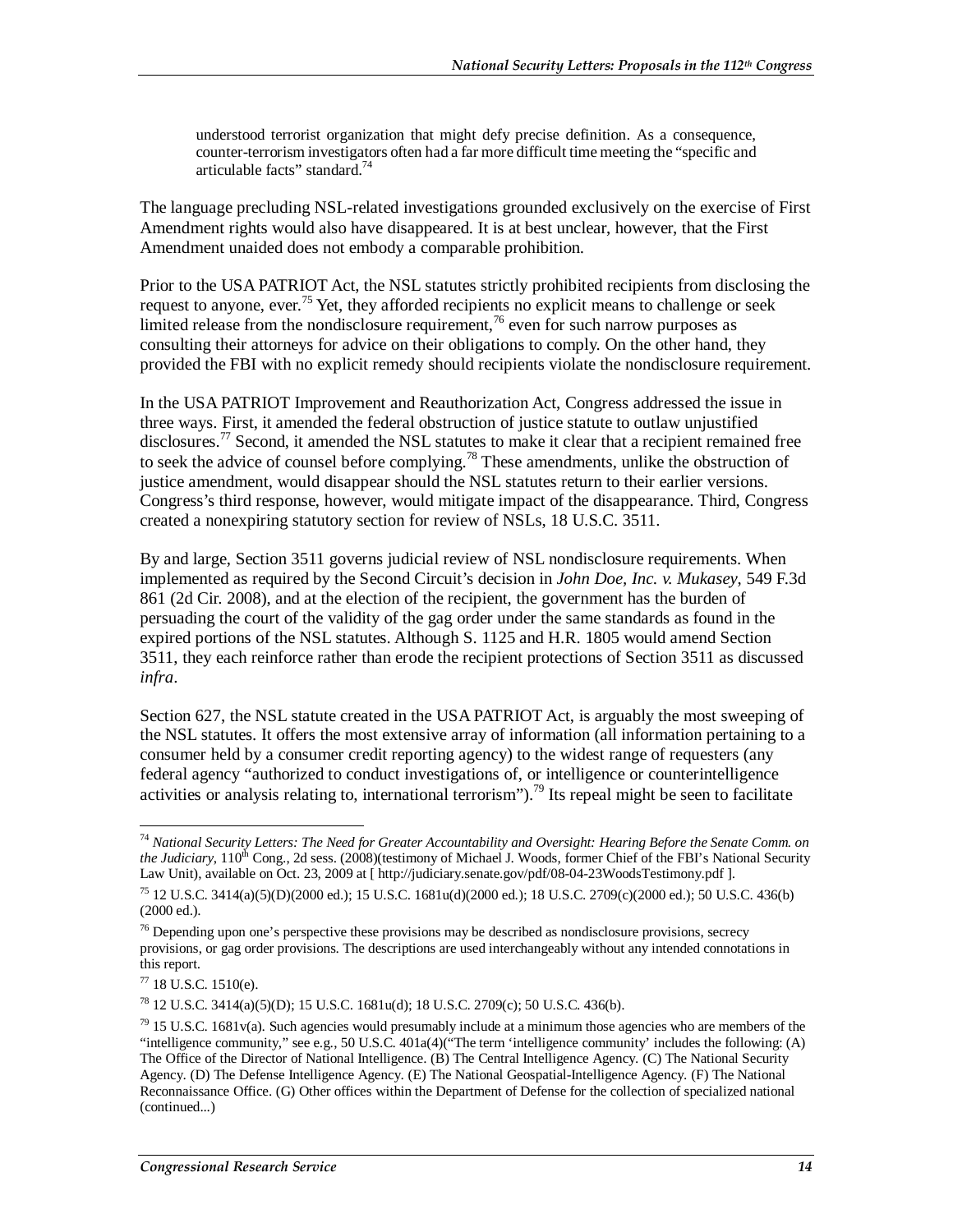oversight, since it would centralize authority to issue NSLs in the FBI (other than in the case of employee security investigations under the National Security Act). Moreover, the Justice Department IG reported that both the FBI and consumer reporting agencies had experienced difficulty distinguishing between authority under  $1681u$  and  $1681v$ .<sup>80</sup>

In contrast, the National Security Act NSL statute, left unamended by the USA PATRIOT Act, is arguably the least intrusive. It reaches only information pertaining to federal employees who have consented to their disclosure.<sup>81</sup>

The Minority Views in the Senate Judiciary Committee report objected to a return of the NSL statutes to their earlier versions:

S. 193 rescinds these valuable tools by, starting in 2013, requiring the government to follow the cumbersome pre-PATRIOT Act NSL standard. Prior to the PATRIOT Act, not only did the requested records have to be relevant to an investigation, but the FBI also had to have specific and articulable facts giving reason to believe that the information requested pertained to a foreign power or an agent of a foreign power, such as a terrorist or spy. This pre-PATRIOT Act requirement kept the FBI from using NSLs to develop evidence at the early stages of an investigation, which is precisely when they are the most useful, and often prevented investigators from acquiring records that were relevant to an ongoing international terrorism or espionage investigation.

 It makes little sense to roll back the sensible NSL reforms that were made as part of the USA PATRIOT Act. Criminal investigators have long been able to use administrative or grand jury subpoenas to obtain records, so long as they are relevant to their investigation.<sup>82</sup>

#### **Nondisclosure**

Each of the NSL statutes has a nondisclosure provision.<sup>83</sup> They state that the issuing agency may prohibit recipients from disclosing the request—to anyone other than their attorney and those necessary to comply with the request, ever.<sup>84</sup> In order to activate the authority, agency officials must certify that disclosure may endanger national security, endanger individual safety, or may

1

<sup>(...</sup>continued)

intelligence through reconnaissance programs. (H) The intelligence elements of the Army, the Navy, the Air Force, the Marine Corps, the Federal Bureau of Investigation, and the Department of Energy. (I) The Bureau of Intelligence and Research of the Department of State. (J) The Office of Intelligence and Analysis of the Department of the Treasury. (K) The elements of the Department of Homeland Security concerned with the analysis of intelligence information, including the Office of Intelligence of the Coast Guard. (L) Such other elements of any other department or agency as may be designated by the President, or designated jointly by the Director of National Intelligence and the head of the department or agency concerned, as an element of the intelligence community"). Admittedly, section 1681v only identifies those who may invoke NSL authority, not necessarily those who have or will exercise that authority.

<sup>80</sup> *IG Report I*, at 80-1, 125; *IG Report II*, at 29-30.

 $81$  50 U.S.C. 436(a)(3)(A).

 $82$  S.Rept. 112-13, at 41-2 (2011)(Minority Views). Although they are both available in terrorism investigations, NSLs and grand jury subpoenas are not completely analogous, for example recipients of grand jury subpoenas are not ordinarily bound by the grand jury secrecy rules, see e.g., F.R.Crim.P. 6(e)(2)(A)("No obligation of secrecy may be imposed on any person except in accordance with Rule 6(e)(2)(B)"); *United States v. Sells Engineering, Inc.*, 463 U.S. 418, 425 (1983)("Witnesses are not under the prohibition unless they also happen to fit into one of the enumerated classes [i.e., grand juror, interpreter, court reporter, attorney for the government, and the like]"); *Butterworth v. Smith*, 494 U.S. 624 (1990)(holding unconstitutional, as a violation of the First Amendment, a Florida statute that prohibited a witness from ever disclosing his or her grand jury testimony).

 $83$  12 U.S.C. 3414(a)(5)(D); 18 U.S.C. 2709(c); 15 U.S.C. 1681u(d); 15 U.S.C. 1681v(c); 50 U.S.C. 436(b).  $84$  Id.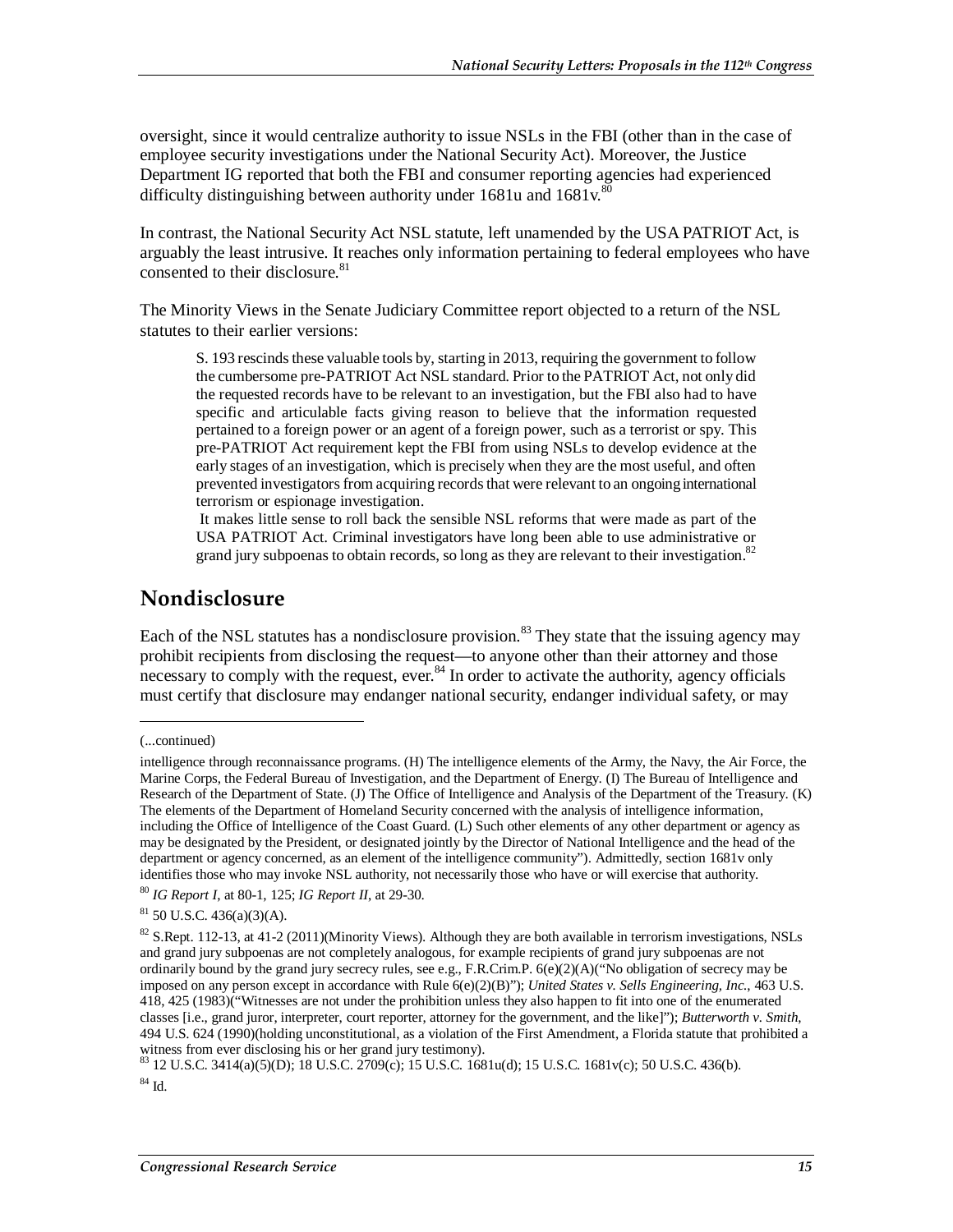interfere with diplomatic relations or with a criminal, counterintelligence, or counterterrorism investigation.<sup>85</sup>

The statutes declare that a federal district court may modify or set aside an NSL secrecy requirement on the petition of a recipient, if it concludes that there is no reason to believe that disclosure might result in any such danger or interference.<sup>86</sup> If the petition for review is filed more than a year after issuance of the NSL, the agency must either terminate the gag order or recertify the need for its continuation.<sup>87</sup> They make no explicit provision for disclosure to the party to whom the information pertains.

The Second Circuit in *John Doe, Inc. v. Mukasey* held that these provisions only survive First Amendment scrutiny if the agency petitions for judicial review and convinces the court that the agency proposed order is narrowly crafted to meet to the statutorily identified adverse consequences of disclosure.<sup>88</sup>

S. 1125 and H.R. 1805 would modify the statutory provisions governing the issuance and judicial review of NSL nondisclosure orders. It would codify a procedure comparable in many respects to that which the Second Circuit identified as constitutionally acceptable. The agency issuing the NSL would have made the initial determination of whether to include a nondisclosure provision in the NSL and that determination would be subject to judicial review.<sup>89</sup> It would leave unchanged the concerns a requesting official might rely upon in order to impose a nondisclosure order: reason to believe disclosure may endanger national security or individual safety or interfere with diplomatic relations or a criminal, counterterrorism, or counterintelligence investigation.<sup>90</sup>

The agency would have to notify the recipient of the right to judicial review and petition for review within 30 days of a recipient's request for judicial review.<sup>91</sup> The agency's application for judicial approval or review would have to include a statement of facts giving reason to believe that disclosure might result in one of the statutory list of adverse consequences – endanger national security or individual safety or interfere with diplomatic relations or with a criminal, counterterrorism, or counterintelligence investigation.<sup>92</sup> Should the court feel the agency had met its burden after giving agency certification "substantial weight," it would be required to issue a nondisclosure order.<sup>9</sup>

S. 1125 and H.R. 1805 would amend each of the NSL statutes to require agency certifying officials to place a written statement in the agency's records documenting the specific facts that support the belief that the information sought in the NSL is relevant to a qualified investigation.<sup>94</sup>

<sup>&</sup>lt;u>.</u> 85 Id.

 $86$  18 U.S.C. 3511(b)(1), (2).

 $87$  18 U.S.C. 3511(b)(1), (3).

<sup>88 549</sup> F.3d 861, 883 (2d Cir. 2008).

<sup>89</sup> S. 1125, §5 and H.R. 1805, §5; proposed 18 U.S.C. 2709(c)(1); 15 U.S.C. 1681u(d)(1); 15 U.S.C. 1681v(c)(1); 12 U.S.C. 3414(a)(5)(D); 50 U.S.C. 436(b)(1).

 $^{90}$  S. 1125, §5 and H.R. 1805, §5; proposed 18 U.S.C. 2709(c)(1)(B); 15 U.S.C. 1681u(d)(1)(B); 15 U.S.C.

<sup>1681</sup>v(c)(1)(B); 12 U.S.C. 3414(a)(5)(D)(i)(II); 50 U.S.C. 436(b)(1)(B).

<sup>&</sup>lt;sup>91</sup> S. 1125, §6(b) and H.R. 1805, §6(b); proposed 18 U.S.C. 3511(b)(1).

 $92$  S. 1125, §6(b) and H.R. 1805, §6(b); proposed 18 U.S.C. 3511(b)(2).

 $93$  S. 1125,  $\S6(b)$  and H.R. 1805,  $\S6(b)$ ; proposed 18 U.S.C. 3511(b)(3).

<sup>94</sup> S. 1125, §7 and H.R. 1805, §7; proposed 18 U.S.C. 2709(c); 15 U.S.C. 1681u(d); 15 U.S.C. 1681v(b)(2); 12 U.S.C. (continued...)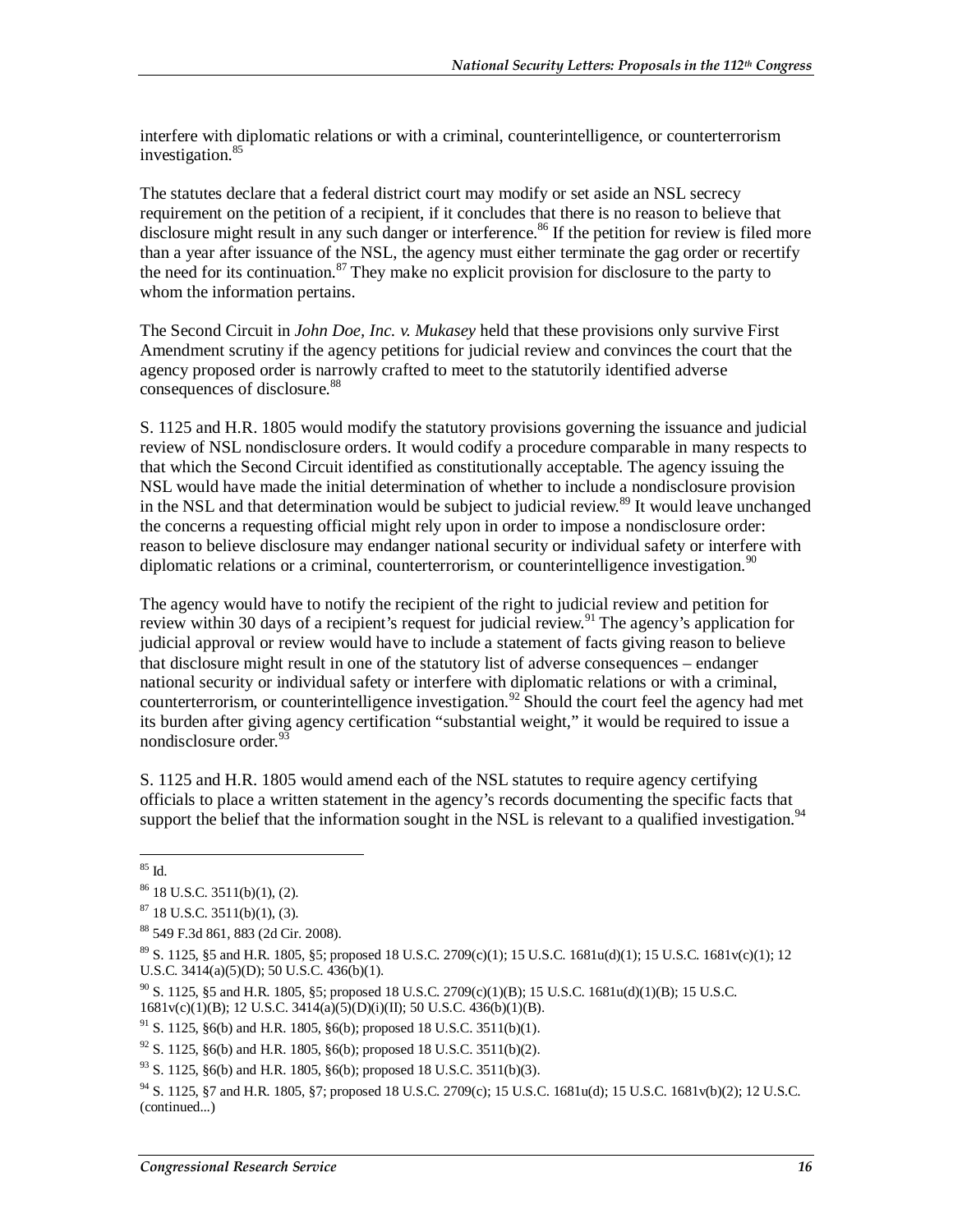## **Minimization Requirements**

Minimization is one of the ways that legislation in the  $112<sup>th</sup>$  Congress differs from the legislation approved by the Senate Judiciary Committee in the previous Congress. S. 1125 and H.R. 1805 do not mention minimization. The change is apparently a response to intervening Justice Department action.<sup>95</sup> Senator Paul's bills include specific NSL minimization proposals.<sup>96</sup>

"Minimization," in this context, refers to limitations on what information is acquired; how it is acquired; how it is maintained; who has access to it within the capturing agency and under what circumstances; to whom and under what circumstances it is disclosed beyond the capturing agency; how long it is preserved; and when and under what circumstances it is expunged. Minimization standards are drawn with an eye to the purposes for which information is acquired; the authority under which it is acquired; the legitimate interests which may be affected by its acquisition, use, or disclosure; and the governmental interests served by its acquisition, maintenance, use, and disclosure.

Minimization standards ordinarily reinforce statutory and regulatory limitations that attend the use of possibly invasive means of acquiring information. For example, the Foreign Intelligence Surveillance Act (FISA) provides fairly rigorous statutory procedures that must be honored before electronic surveillance or physical searches may be authorized in a national security context.<sup>97</sup> It also supplies statutory conditions under which information acquired using those techniques may be used, $\frac{98}{98}$  and both judicial and legislative oversight procedures.<sup>99</sup> As an additional safeguard, it also calls for the creation and implementation of minimization procedures to protect private information relating to Americans consistent with the U.S. foreign intelligence interests.<sup>100</sup>

(...continued)

1

<sup>3414(</sup>a)(5)(B); 50 U.S.C. 436(a)(4).

<sup>&</sup>lt;sup>95</sup> "[T]he section of the bill that previously required the Department of Justice to establish minimization procedures for National Security Letters is redrafted to reflect [the] fact that the Department adopted such procedures in October 2010," 157 *Cong. Rec*. S274 (daily ed. Jan. 26, 2011)(statement of Sen. Leahy). 96 S. 1073, §1; S. 1050, §5; S. 1070, §5.

<sup>97 50</sup> U.S.C. 1801-1829.

<sup>98</sup> *E.g*., 50 U.S.C. 1806.

<sup>99</sup> *E.g*., 50 U.S.C. 1805, 1808.

<sup>&</sup>lt;sup>100</sup> *E.g.*, 50 U.S.C. 1802(a)(2). See 50 U.S.C. 1801(h)("Minimization procedures', with respect to electronic surveillance, means  $-(1)$  specific procedures, which shall be adopted by the Attorney General, that are reasonably designed in light of the purpose and technique of the particular surveillance, to minimize the acquisition and retention, and prohibit the dissemination, of nonpublicly available information concerning unconsenting United States persons consistent with the need of the United States to obtain, produce, and disseminate foreign intelligence information; (2) procedures that require that nonpublicly available information, which is not foreign intelligence information, as defined in subsection (e)(1) of this section, shall not be disseminated in a manner that identifies any United States person, without such person's consent, unless such person's identity is necessary to understand foreign intelligence information or assess its importance; (3) notwithstanding paragraphs (1) and (2), procedures that allow for the retention and dissemination of information that is evidence of a crime which has been, is being, or is about to be committed and that is to be retained or disseminated for law enforcement purposes; and (4) notwithstanding paragraphs (1), (2), and (3), with respect to any electronic surveillance approved pursuant to section 1802(a) of this title, procedures that require that no contents of any communication to which a United States person is a party shall be disclosed, disseminated, or used for any purpose or retained for longer than 72 hours unless a court order under section 1805 of this title is obtained or unless the Attorney General determines that the information indicates a threat of death or serious bodily harm to any person").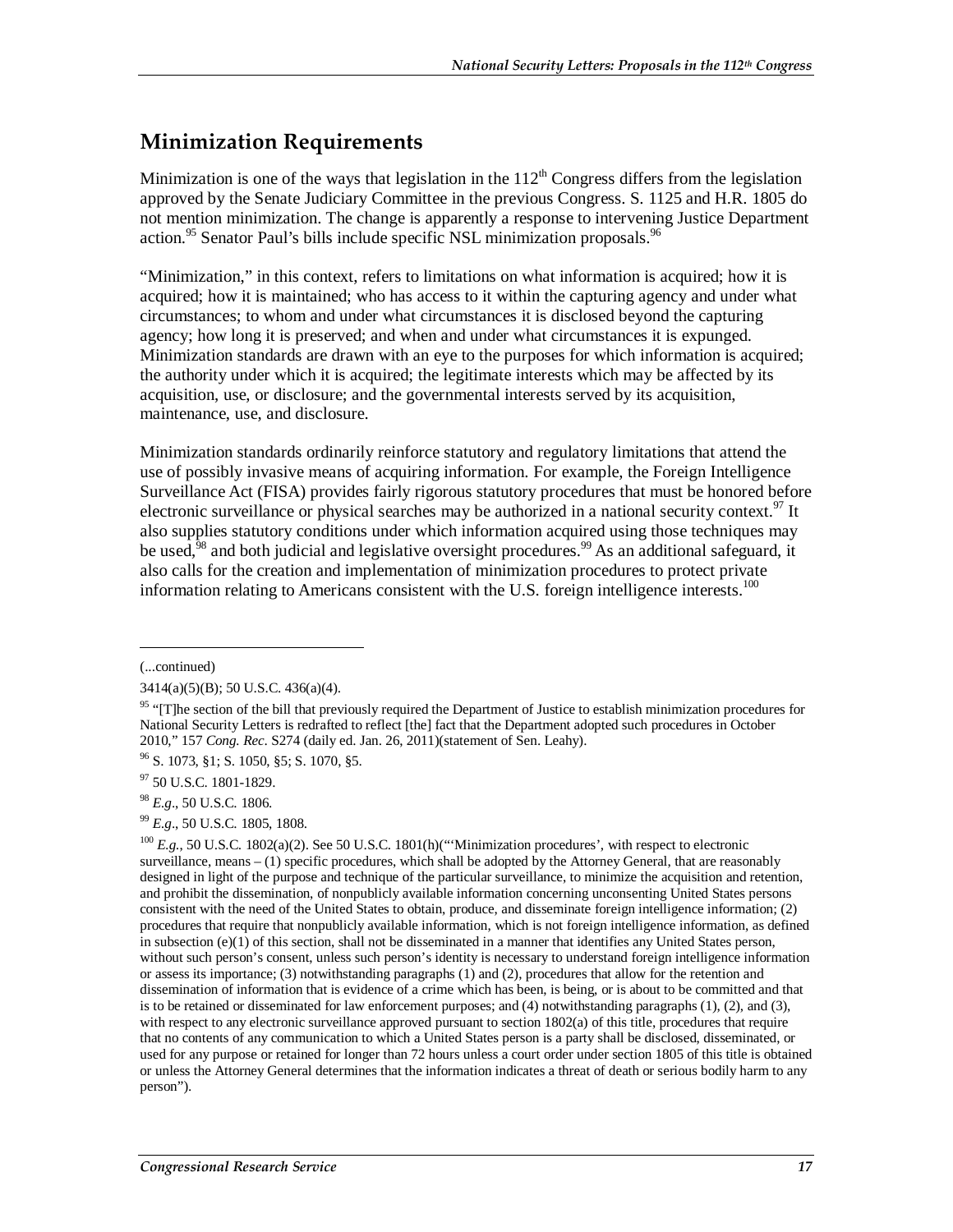Section 119(f) of the USA PATRIOT Improvement and Reauthorization Act directed the Attorney General and the Director of National Intelligence to report to the congressional intelligence and judiciary committees on the feasibility of NSL minimization procedures "to ensure the protection of the constitutional rights of United States persons."<sup>101</sup> The Inspector General's reports noted the need for minimization standards or their regulatory equivalent:

In our first NSL report, the OIG noted the proviso in the Attorney General's NSI Guidelines that national security investigations should use the "least intrusive collection techniques feasible" to carry out the investigations. The OIG reported that we found no clear guidance on how Special Agents should reconcile the Attorney General guidelines' limitations with the expansive authority provided in the NSL statutes. Our concerns over the lack of formal guidance were magnified because of the volume of NSLs generated by the FBI each year and because the information collected is retained for long periods in databases available to many authorized law enforcement personnel.<sup>102</sup>

The Justice Department convened a working group to study and make recommendations concerning possible NSL minimization standards in response to its statutory obligation and the Inspector General's initial report.<sup>103</sup>

Attorney General Holder reported in a letter dated December 9, 2010, to Senator Leahy as Chair of the Senate Judiciary Committee, that the Attorney General had "approved Procedures for the Collection, Use and Storage of Information Derived from National Security Letters on October 1, 2010" and that, "[t]he FBI's current practice is consistent with the procedures and the FBI is working on formal policy to implement them. In addition DOJ and ODNI [Office of the Director of National Intelligence] will shortly complete work on a joint report to Congress on NSL 'minimization' as required by the PATRIOT Reauthorization Act of 2005."<sup>104</sup>

The Senate Judiciary Committee report noted that, in light of the Attorney General's action, S. 193 replaced a call for the promulgation of minimization standards with a section that would direct the "Attorney General to periodically review the procedures, taking the privacy rights and civil liberties of Americans into consideration."105 S. 1125 and H.R. 1805 adopt the same approach.<sup>106</sup> Senator Paul's proposals would continue to call upon the Attorney General to

<sup>105</sup> S.Rept. 112-13, at 7 (2011).

<sup>&</sup>lt;u>.</u> <sup>101</sup> P.L. 109-177, 120 Stat. 220 (2006).

<sup>&</sup>lt;sup>102</sup> *IG Report II*, at 64; see also *id.* at 68 n.41 ("In general, information related to intelligence investigations is retained in the FBI's files (either in the paper case file or in the FBI's electronic systems) for 30 years after a case is closed, and information related to criminal investigations is retained for 20 years after a case is closed. After that time, the case information is reviewed, and information that is identified for permanent retention is transferred to the National Archives and Records Administration (NARA) for storage. Any cases not meeting the criteria for permanent retention and transfer to the NARA are destroyed"); *IG Report I*, at 110 ("neither the Attorney General's NSI Guidelines nor internal FBI policies require the purging of information derived from NSLs in FBI databases, regardless of the outcome of the investigation. Thus, once information is obtained in response to a national security letter, it is indefinitely retained and retrievable by the many authorized personnel who have access to various FBI databases").

<sup>103</sup> *IG Report II*, at 64.

<sup>&</sup>lt;sup>104</sup> Letter from Attorney General Eric H. Holder, Jr. to Senate Judiciary Committee Chairman Patrick J. Leahy (Dec. 9, 2010), available at http://judiciary.senate.gov/resources/documents/111Documents.cfm.

<sup>&</sup>lt;sup>106</sup> S. 1125, §12; H.R. 1805, §12, which in both instances would provide in part, "The Attorney General shall periodically review, and revise as necessary, the procedures adopted by the Attorney General on October 1, 2010 for the collection, use, and storage of information obtained in response to a national security letter. . . . In reviewing and revising the procedures . . . the Attorney General shall give due consideration to the privacy interests of individuals and the need to protect national security."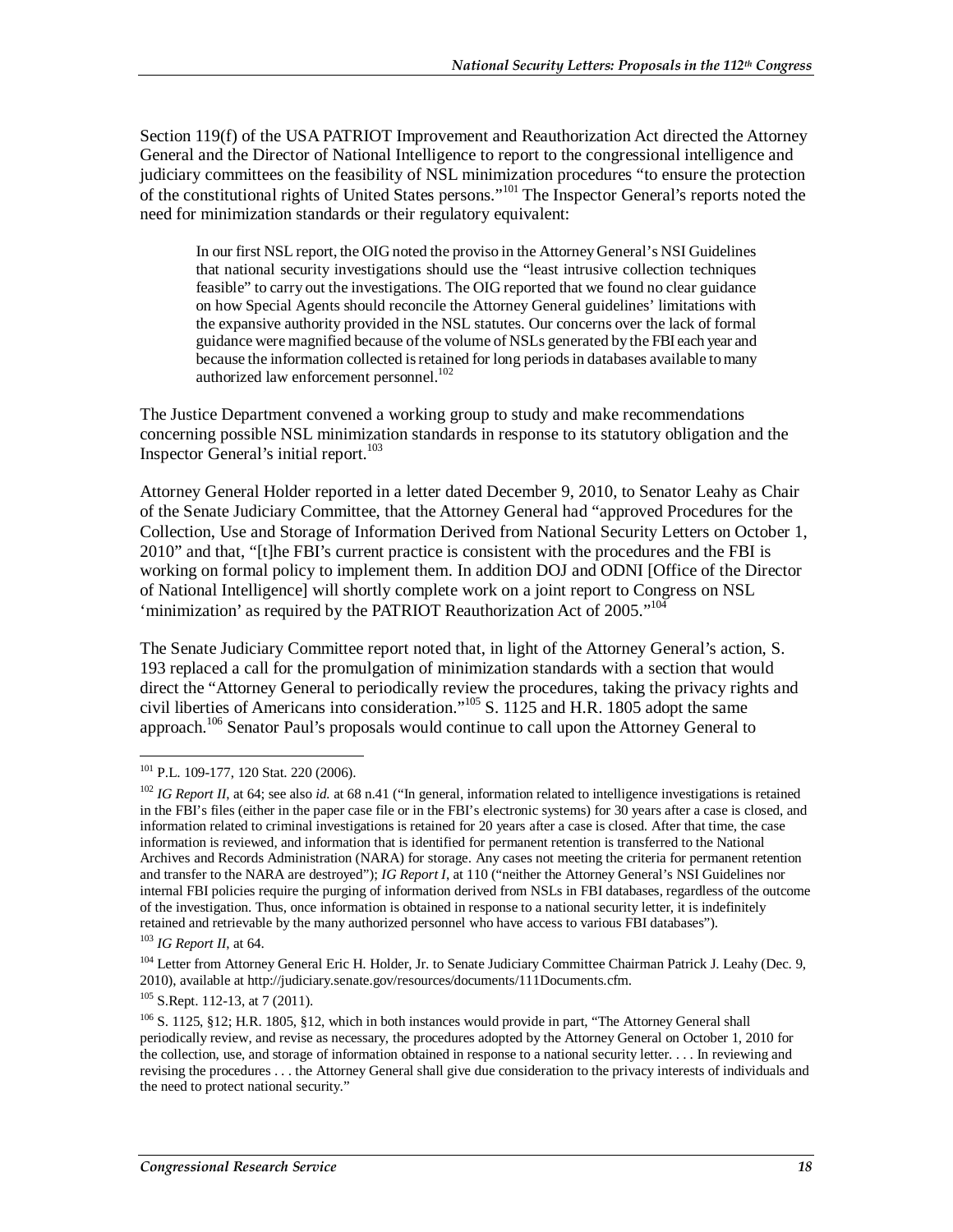promulgate minimization standards. His proposals, however, emphasize the need for standards that address when NSL-generated information should be disposed of, for example, "including procedures to ensure that information obtained that is outside the scope of such National Security Letter or request, is returned or destroyed."<sup>107</sup>

### **Reports and Audits**

Some of the NSL statutes provide for periodic reports to various congressional committees.<sup>108</sup> In addition, the USA PATRIOT Improvement and Reauthorization Act instructed the Attorney General to prepare, in unclassified form, an annual report to Congress on the number of NSLs issued in the previous year.<sup>109</sup> The same legislation directed the Inspector General of the Department of Justice to audit and report on the use of NSL authority for calendar years 2002 through 2006.<sup>110</sup> S. 1125 and H.R. 1805 would expand each of these requirements.<sup>111</sup>

Existing law requires a public report of the number of times the Justice Department has used NSL requests for information concerning Americans.<sup>112</sup> S. 1125 and H.R. 1805 would demand twice yearly reports to include the number of requests sought for information on those who not the subject of investigations.<sup>113</sup> They would also call for audits by the Justice Department's Inspector General for the years 2007 through 2013, comparable to those which the IG conducted earlier.<sup>114</sup>

-

 $107$  S. 1050, §5(b)(1); S. 1070, §5(b)(1); S. 1073, §1(b)(1).

<sup>108 18</sup> U.S.C. 2709(e); 15 U.S.C. 1681u(h); 15 U.S.C. 1681v(f).

<sup>109</sup> P.L. 109-177, §118, 120 Stat. 217 (2006), 18 U.S.C. 3511 note.

<sup>110</sup> P.L. 109-177, §119, 120 Stat. 219 (2006).

<sup>111</sup> S. 1125, §8(b); H.R. 1805,§10(b), each amending, P.L. 109-177, §118(c), 18 U.S.C. 3551 note.

<sup>112</sup> P.L. 109-177, §118(c), 18 U.S.C. 3511 note.

<sup>113</sup> S. 1125, §8(a); H.R. 1805, §8(a).

<sup>114</sup> S. 1125, §10(b); H.R. 1805, §10(b), each amending P.L. 109-177, §119..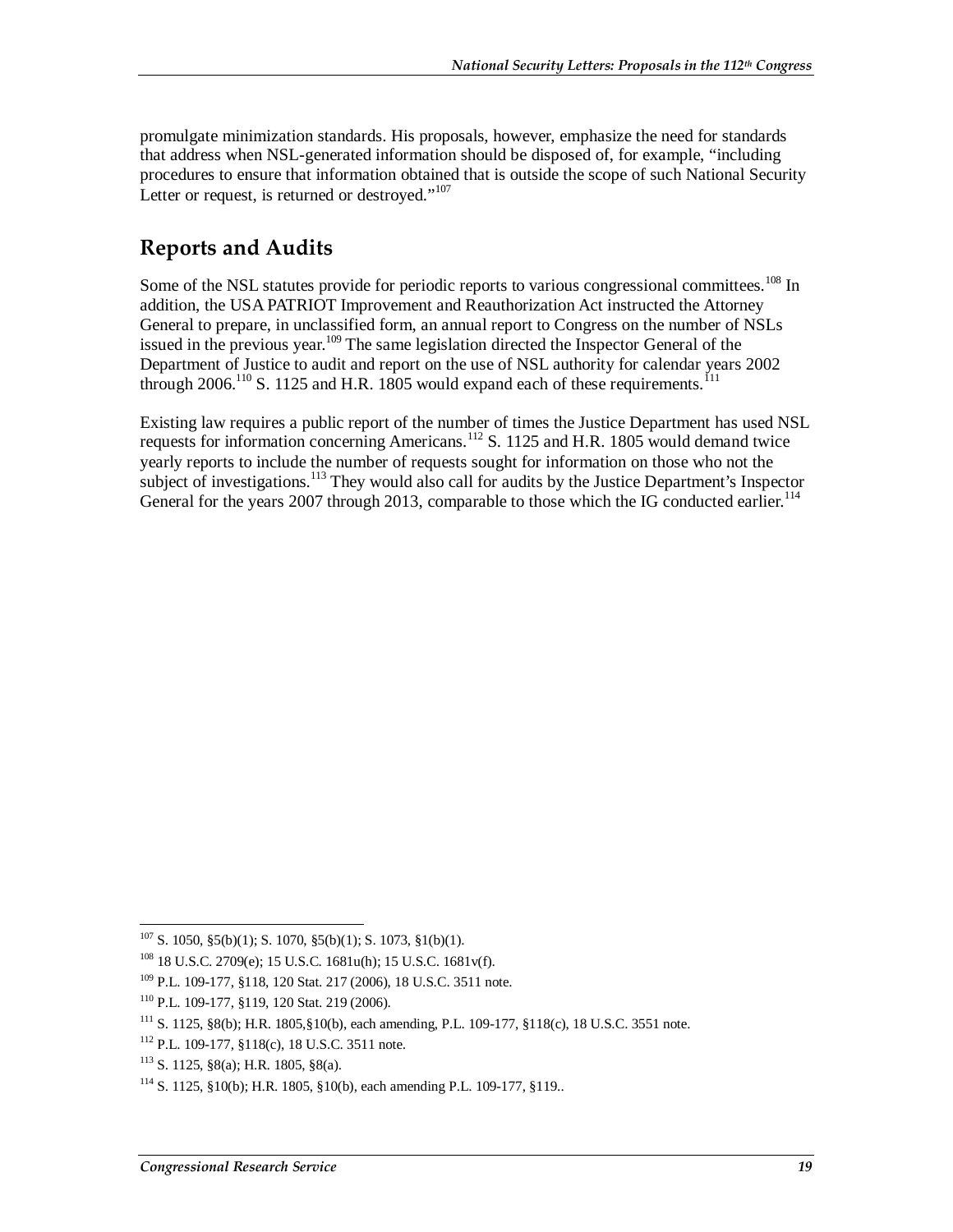## **Text of NSL Statutes on October 25, 2001, and Now (emphasis added)**

## **12 U.S.C. 3414(a)(5) (on October 25, 2001)**

\* \* \*

#### $(a)$  ....

 (5)(A) Financial institutions, and officers, employees, and agents thereof, shall comply with a request for a customer's or entity's financial records made pursuant to this subsection by the Federal Bureau of Investigation when the Director of the Federal Bureau of Investigation (or the Director's designee) certifies in writing to the financial institution that such records are sought for foreign counter intelligence purposes *and that there are specific and articulable facts giving reason to believe that the customer or entity whose records are sought is a foreign power or the agents of a foreign power as defined in section 1801 of title 50*.

 (B) The Federal Bureau of Investigation may disseminate information obtained pursuant to this paragraph only as provided in guidelines approved by the Attorney General for foreign intelligence collection and foreign counterintelligence investigations conducted by the Federal Bureau of Investigation, and, with respect to dissemination to an agency of the United States, only if such information is clearly relevant to the authorized responsibilities of such agency. (C) On a semiannual basis the Attorney General shall fully inform the Permanent Select Committee on Intelligence of the House of Representatives and the Select Committee on Intelligence of the Senate concerning all requests made pursuant to this paragraph.

 (D) No financial institution, or officer, employee, or agent of such institution, shall disclose to any person that the Federal Bureau of Investigation has sought or obtained access to a customer's or entity's financial records under this paragraph.

### **12 U.S.C. 3414(a)(5) (now)**

\* \* \*

(a) ...

 (5)(A) Financial institutions, and officers, employees, and agents thereof, shall comply with a request for a customer's or entity's financial records made pursuant to this subsection by the Federal Bureau of Investigation when the Director of the Federal Bureau of Investigation (or the Director's designee *in a position not lower than Deputy Assistant Director at Bureau headquarters or a Special Agent in Charge in a Bureau field office designated by the Director*) certifies in writing to the financial institution that such records are sought for foreign counter intelligence purposes *to protect against international terrorism or clandestine intelligence activities, provided that such an investigation of a United States person is not conducted solely upon the basis of activities protected by the first amendment to the Constitution of the United States.* 

 (B) The Federal Bureau of Investigation may disseminate information obtained pursuant to this paragraph only as provided in guidelines approved by the Attorney General for foreign intelligence collection and foreign counterintelligence investigations conducted by the Federal Bureau of Investigation, and, with respect to dissemination to an agency of the United States, only if such information is clearly relevant to the authorized responsibilities of such agency.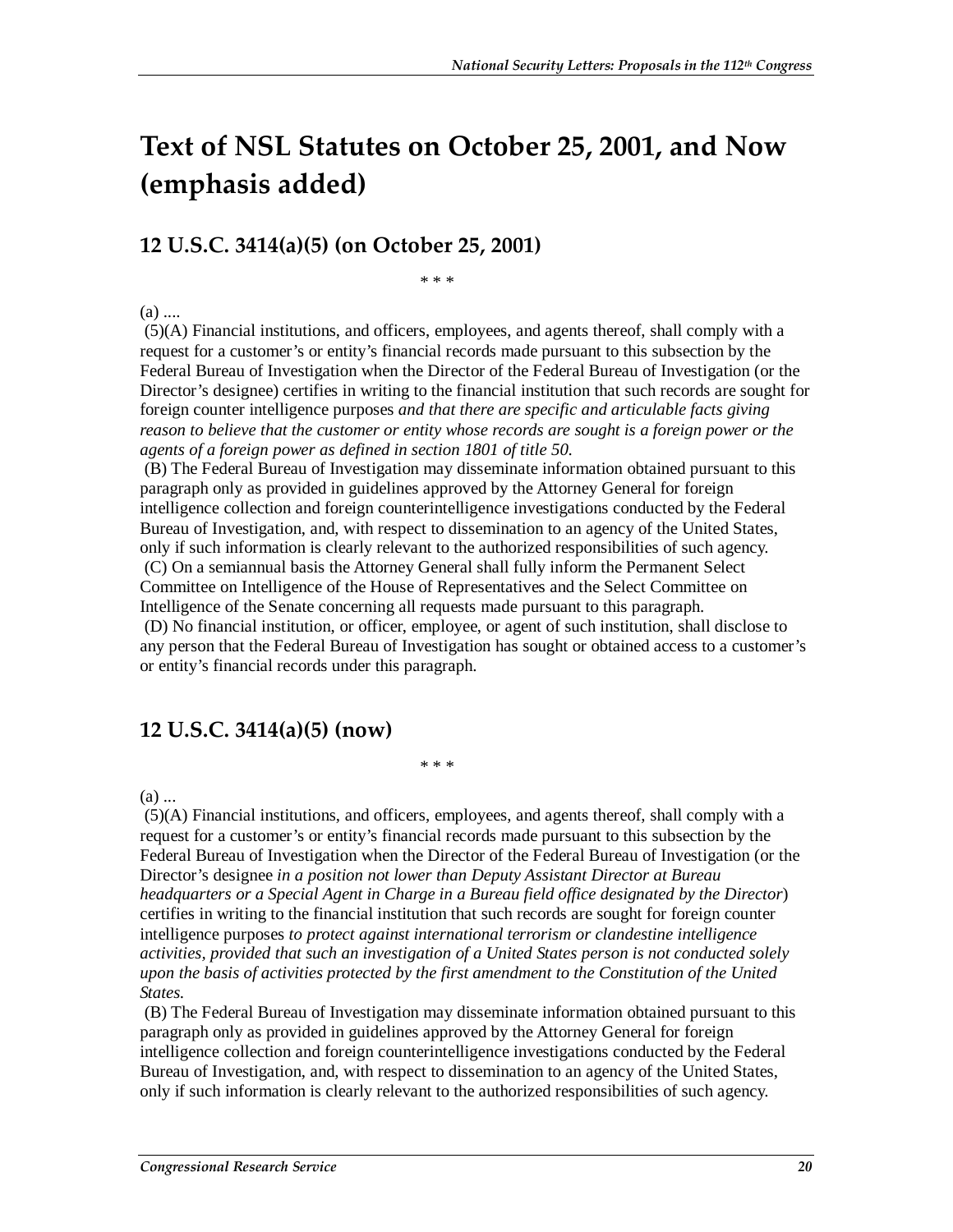(C) On the dates provided in section 415b of Title 50, the Attorney General shall fully inform the congressional intelligence committees (as defined in section 401a of Title 50) concerning all requests made pursuant to this paragraph.

(D) Prohibition of certain disclosure.—

 (i) *If the Director of the Federal Bureau of Investigation, or his designee in a position not lower than Deputy Assistant Director at Bureau headquarters or a Special Agent in Charge in a Bureau field office designated by the Director, certifies that otherwise there may result a danger to the national security of the United States, interference with a criminal, counterterrorism, or counterintelligence investigation, interference with diplomatic relations, or danger to the life or physical safety of any person*, no financial institution, or officer, employee, or agent of such institution, shall disclose to any person *(other than those to whom such disclosure is necessary to comply with the request or an attorney to obtain legal advice or legal assistance with respect to the request)* that the Federal Bureau of Investigation has sought or obtained access to a customer's or entity's financial records under subparagraph (A).

 *(ii) The request shall notify the person or entity to whom the request is directed of the nondisclosure requirement under clause (i).* 

 *(iii) Any recipient disclosing to those persons necessary to comply with the request or to an attorney to obtain legal advice or legal assistance with respect to the request shall inform such persons of any applicable nondisclosure requirement. Any person who receives a disclosure under this subsection shall be subject to the same prohibitions on disclosure under clause (i).* 

 *(iv) At the request of the Director of the Federal Bureau of Investigation or the designee of the Director, any person making or intending to make a disclosure under this section shall identify to the Director or such designee the person to whom such disclosure will be made or to whom such disclosure was made prior to the request, except that nothing in this section shall require a person to inform the Director or such designee of the identity of an attorney to whom disclosure was made or will be made to obtain legal advice or legal assistance with respect to the request for financial records under subparagraph (A).* 

## **15 U.S.C. 1681u(a), (b)(on October 25, 2001)**

(a) Identity of financial institutions

 Notwithstanding section 1681b of this title or any other provision of this subchapter, a consumer reporting agency shall furnish to the Federal Bureau of Investigation the names and addresses of all financial institutions (as that term is defined in section 3401 of Title 12) at which a consumer maintains or has maintained an account, to the extent that information is in the files of the agency, when presented with a written request for that information, signed by the Director of the Federal Bureau of Investigation, or the Director's designee, which certifies compliance with this section. The Director or the Director's designee may make such a certification only if the Director or the Director's designee has determined in writing that—

*(1)such information is necessary for the conduct of an authorized foreign counterintelligence investigation; and* 

*(2) there are specific and articulable facts giving reason to believe that the consumer—* 

*(A) is a foreign power (as defined in section 1801 of title 50) or a person who is not a United States person (as defined in such section 1801 of title 50) and is an official of a foreign power; or*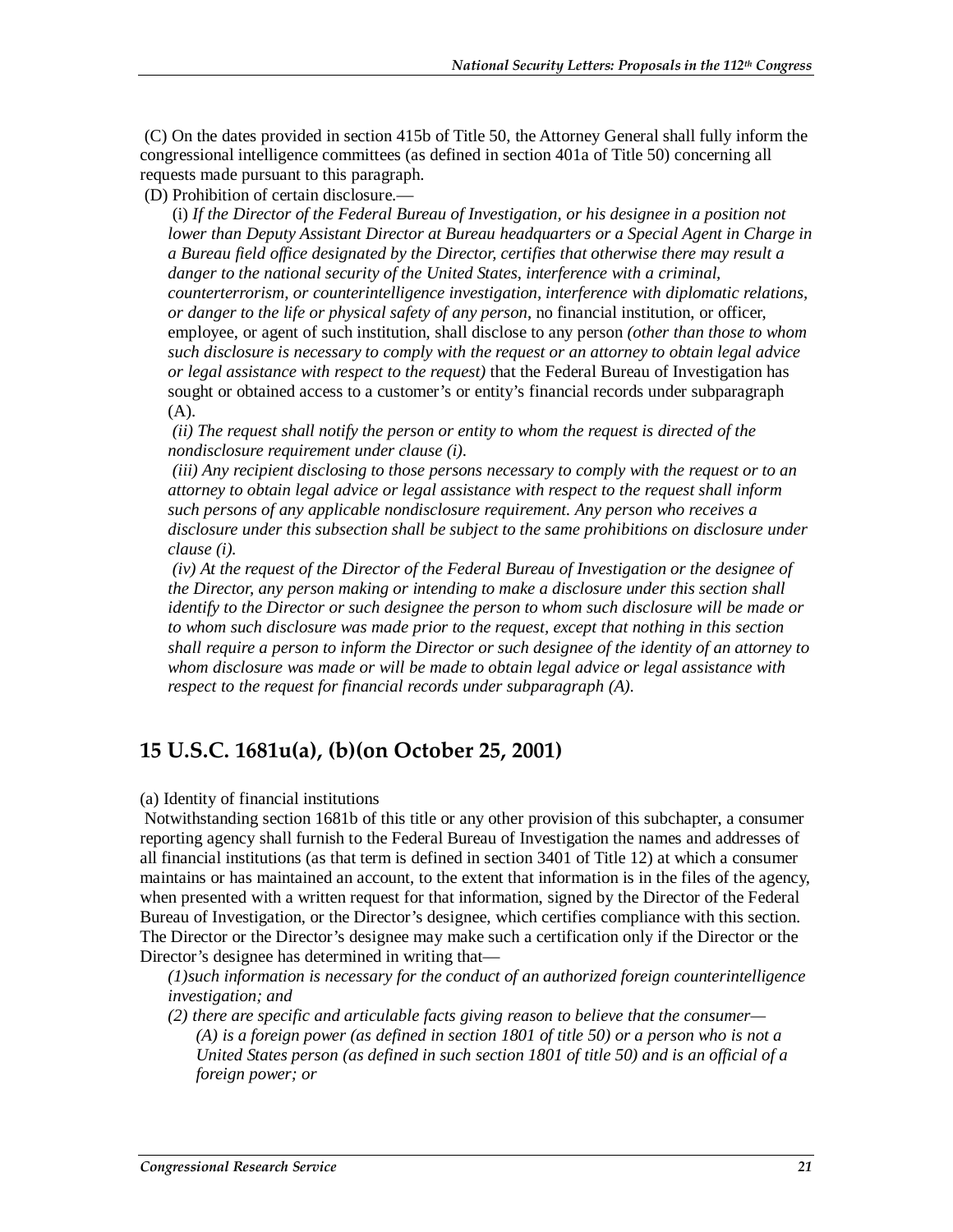*(B) is an agent of a foreign power and is engaging or has engaged in an act of international terrorism (as that term is defined in section 1801(c) of title 50) or clandestine intelligence activities that involve or may involve a violation of criminal statutes of the United States.* 

#### (b) Identifying information

 Notwithstanding the provisions of section 1681b of this title or any other provision of this subchapter, a consumer reporting agency shall furnish identifying information respecting a consumer, limited to name, address, former addresses, places of employment, or former places of employment, to the Federal Bureau of Investigation when presented with a written request, signed by the Director or the Director's designee, which certifies compliance with this subsection. The Director or the Director's designee may make such a certification only if the Director or the Director's designee has determined in writing that—

 *(1) such information is necessary to the conduct of an authorized counterintelligence investigation; and* 

 (2) there is information giving reason to believe that the consumer has been, or is about to be, in contact with a foreign power or an agent of a foreign power (as defined in section 1801 of title 50).

\* \* \*

## **15 U.S.C. 1681u(a), (b)(now)**

#### (a) Identity of financial institutions

 Notwithstanding section 1681b of this title or any other provision of this subchapter, a consumer reporting agency shall furnish to the Federal Bureau of Investigation the names and addresses of all financial institutions (as that term is defined in section 3401 of Title 12) at which a consumer maintains or has maintained an account, to the extent that information is in the files of the agency, when presented with a written request for that information, signed by the Director of the Federal Bureau of Investigation, or the Director's designee *in a position not lower than Deputy Assistant Director at Bureau headquarters or a Special Agent in Charge of a Bureau field office designated by the Director*, which certifies compliance with this section. The Director or the Director's designee may make such a certification only if the Director or the Director's designee has determined in writing, that *such information is sought for the conduct of an authorized investigation to protect against international terrorism or clandestine intelligence activities, provided that such an investigation of a United States person is not conducted solely upon the basis of activities protected by the first amendment to the Constitution of the United States.*  (b) Identifying information

 Notwithstanding the provisions of section 1681b of this title or any other provision of this subchapter, a consumer reporting agency shall furnish identifying information respecting a consumer, limited to name, address, former addresses, places of employment, or former places of employment, to the Federal Bureau of Investigation when presented with a written request, signed by the Director or the Director's designee *in a position not lower than Deputy Assistant Director at Bureau headquarters or a Special Agent in Charge of a Bureau field office designated by the Director*, which certifies compliance with this subsection. The Director or the Director's designee may make such a certification only if the Director or the Director's designee has determined in writing that *such information is sought for the conduct of an authorized investigation to protect against international terrorism or clandestine intelligence activities, provided that such an*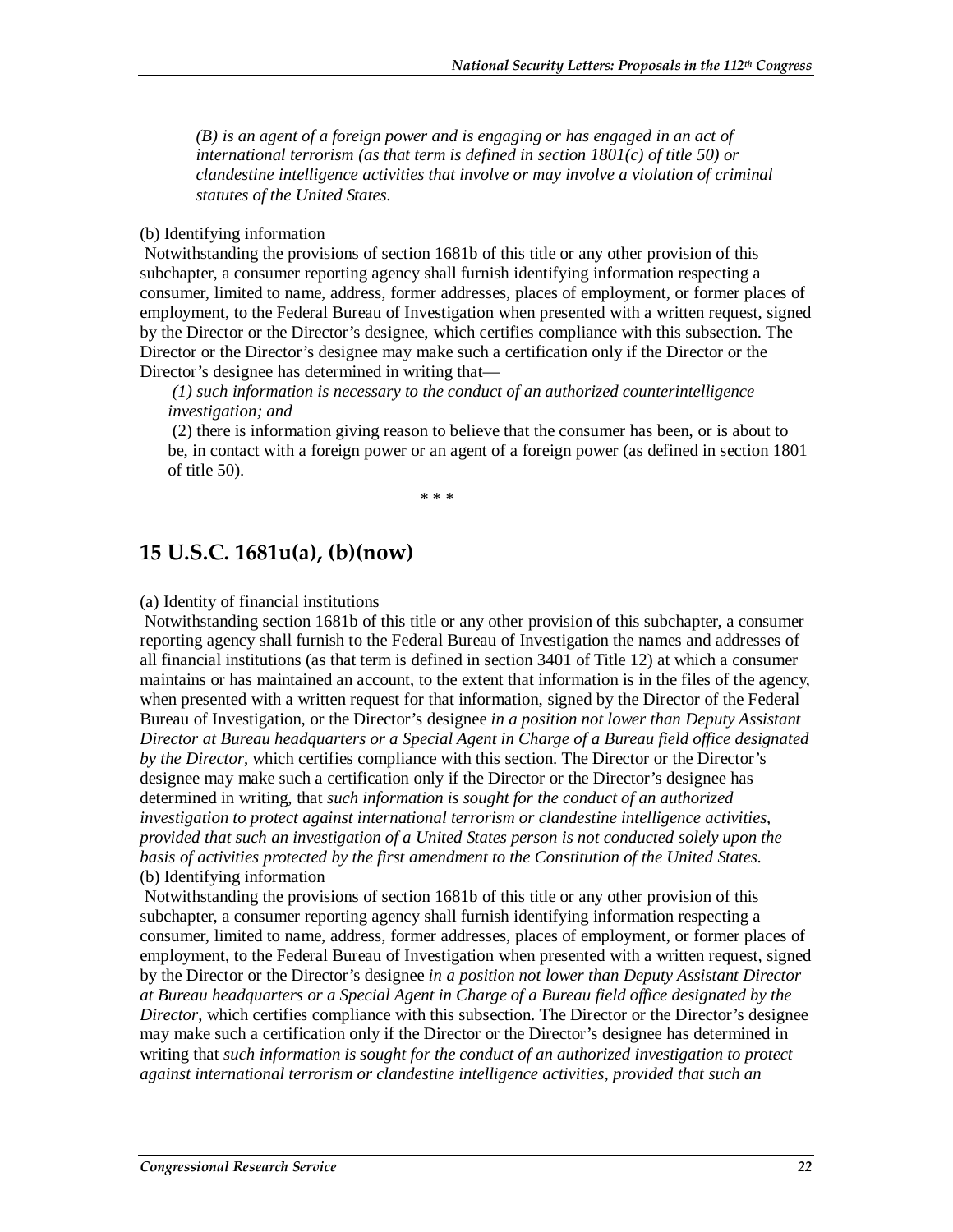*investigation of a United States person is not conducted solely upon the basis of activities protected by the first amendment to the Constitution of the United States*.

\* \* \*

## **18 U.S.C. 2709 (as of October 25, 2001)**

(a) Duty to provide.—A wire or electronic communication service provider shall comply with a request for subscriber information and toll billing records information, or electronic communication transactional records in its custody or possession made by the Director of the Federal Bureau of Investigation under subsection (b) of this section.

(b) Required certification.—The Director of the Federal Bureau of Investigation, or his designee in a position not lower than Deputy Assistant Director, may—

 (1) request the name, address, length of service, and local and long distance toll billing records of a person or entity if the Director (or his designee in a position not lower than Deputy Assistant Director) certifies in writing to the wire or electronic communication service provider to which the request is made that—

 (A) the name, address, length of service, and toll billing records sought are relevant to an authorized investigation to foreign counterintelligence investigation; and

 (*B) there are specific and facts giving reason to believe that the person or entity to whom the information sought pertains is a foreign power or an agent of a foreign power as defined in section 101 of the Foreign intelligence Surveillance Act of 1978 (50 U.S.C. 1801*); and

 (2) request the name, address, and length of service of a person or entity if the Director (or his designee in a position not lower than Deputy Assistant Director) certifies in writing to the wire or electronic communication service provider to which the request is made that—

(A) the information sought is relevant to an authorized foreign counterintelligence investigation; and

*(B) There are specific and articulable facts giving reason to believe that communication facilities registered in the name of the person or entity have been used, through the services of such provider, in communications with—* 

*(i) an individual who is engaging or has engaged in international terrorism as defined in section 101(c) of the Foreign Intelligence Surveillance Act or clandestine intelligence activities that involve or may involve a violation of the criminal statutes of the United States; or* 

*(ii)a foreign power or agent of a foreign power under circumstances giving reason to believe that the communication concerned international terrorism as defined in section 101(c) of the Foreign Intelligence Surveillance Act or clandestine intelligence activities that involve or may involve a violation of the criminal statutes of the United States.* 

(c) Prohibition of certain disclosure.—No wire or electronic communication service provider, or officer, employee, or agent thereof, shall disclose to any person that the Federal Bureau of Investigation has sought or obtained access to information or records under this section. (d) Dissemination by bureau.—The Federal Bureau of Investigation may disseminate information and records obtained under this section only as provided in guidelines approved by the Attorney General for foreign intelligence collection and foreign counterintelligence investigations conducted by the Federal Bureau of Investigation, and, with respect to dissemination to an agency of the United States, only if such information is clearly relevant to the authorized responsibilities of such agency.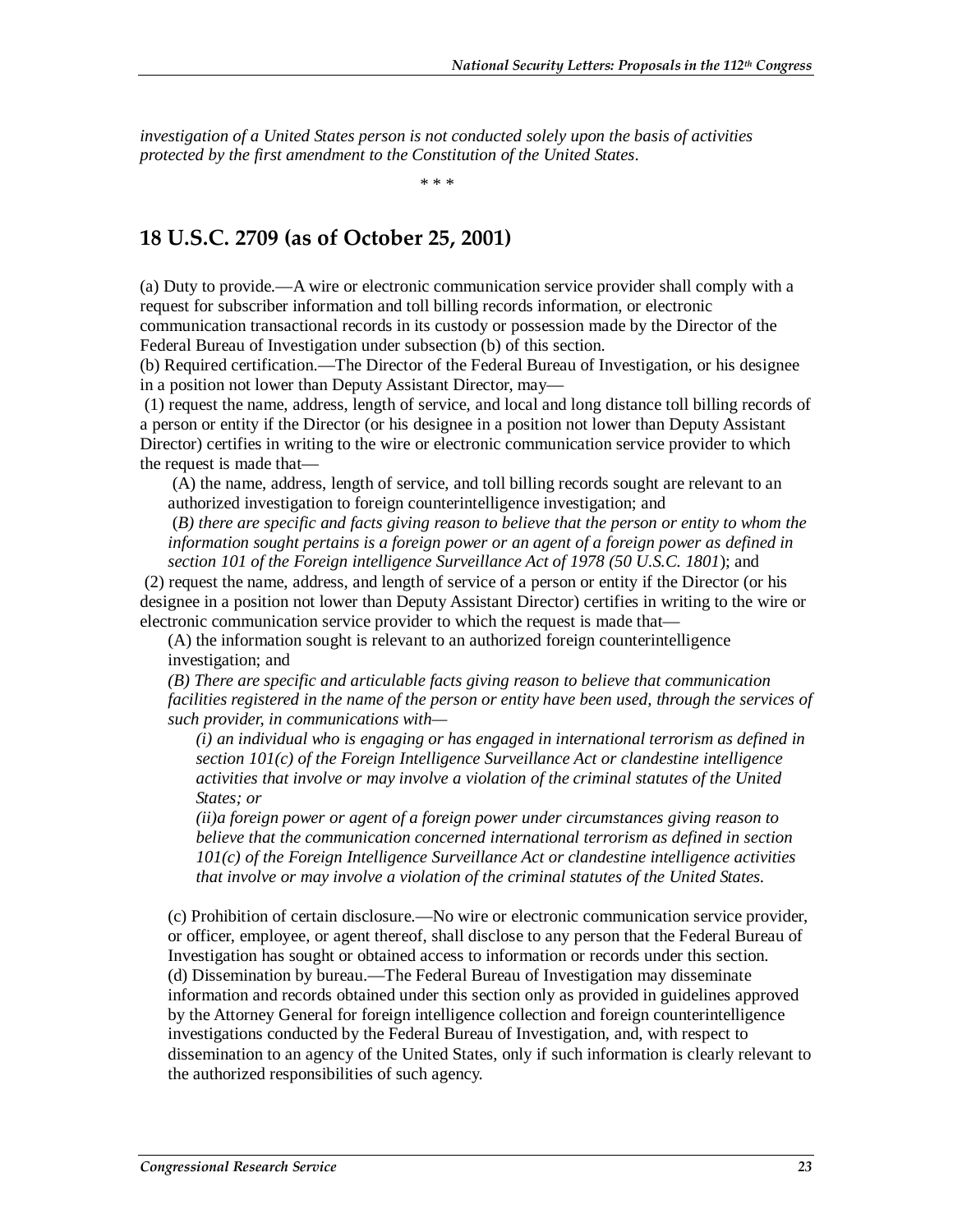(e) Requirement that certain congressional bodies be informed.—On a semiannual basis the Director of the Federal Bureau of Investigation shall fully inform the Permanent Select Committee on Intelligence of the House of Representatives and the Select Committee on Intelligence of the Senate, and the Committee on the Judiciary of the House of Representatives and the Committee on the Judiciary of the Senate, concerning all requests made under subsection (b) of this section.

#### **18 U.S.C. 2709 (now)**

(a) Duty to provide.—A wire or electronic communication service provider shall comply with a request for subscriber information and toll billing records information, or electronic communication transactional records in its custody or possession made by the Director of the Federal Bureau of Investigation under subsection (b) of this section.

(b) Required certification.—The Director of the Federal Bureau of Investigation, or his designee in a position not lower than Deputy Assistant Director *at Bureau headquarters or a Special Agent in Charge in a Bureau field office designated by the Director*, may—

(1) request the name, address, length of service, and local and long distance toll billing records of a person or entity if the Director (or his designee) certifies in writing to the wire or electronic communication service provider to which the request is made that the name, address, length of service, and toll billing records *sought are relevant to an authorized investigation to protect against international terrorism or clandestine intelligence activities, provided that such an investigation of a United States person is not conducted solely on the basis of activities protected by the first amendment to the Constitution of the United States.*; and

(2) request the name, address, and length of service of a person or entity if the Director (or his designee) certifies in writing to the wire or electronic communication service provider to which the request is made that the information *sought is relevant to an authorized investigation to protect against international terrorism or clandestine intelligence activities, provided that such an investigation of a United States person is not conducted solely upon the basis of activities protected by the first amendment to the Constitution of the United States*.

(c) Prohibition of certain disclosure.—

 (1) *If the Director of the Federal Bureau of Investigation, or his designee in a position not lower than Deputy Assistant Director at Bureau headquarters or a Special Agent in Charge in a Bureau field office designated by the Director, certifies that otherwise there may result a danger to the national security of the United States, interference with a criminal, counterterrorism, or counterintelligence investigation, interference with diplomatic relations, or danger to the life or physical safety of any person*, no wire or electronic communications service provider, or officer, employee, or agent thereof, shall disclose to any person (other than those to whom such disclosure is necessary to comply with the request or an attorney to obtain legal advice or legal assistance with respect to the request) that the Federal Bureau of Investigation has sought or obtained access to information or records under this section.

 *(2) The request shall notify the person or entity to whom the request is directed of the nondisclosure requirement under paragraph (1).* 

 *(3) Any recipient disclosing to those persons necessary to comply with the request or to an attorney to obtain legal advice or legal assistance with respect to the request shall inform such person of any applicable nondisclosure requirement. Any person who receives a disclosure under this subsection shall be subject to the same prohibitions on disclosure under paragraph (1).*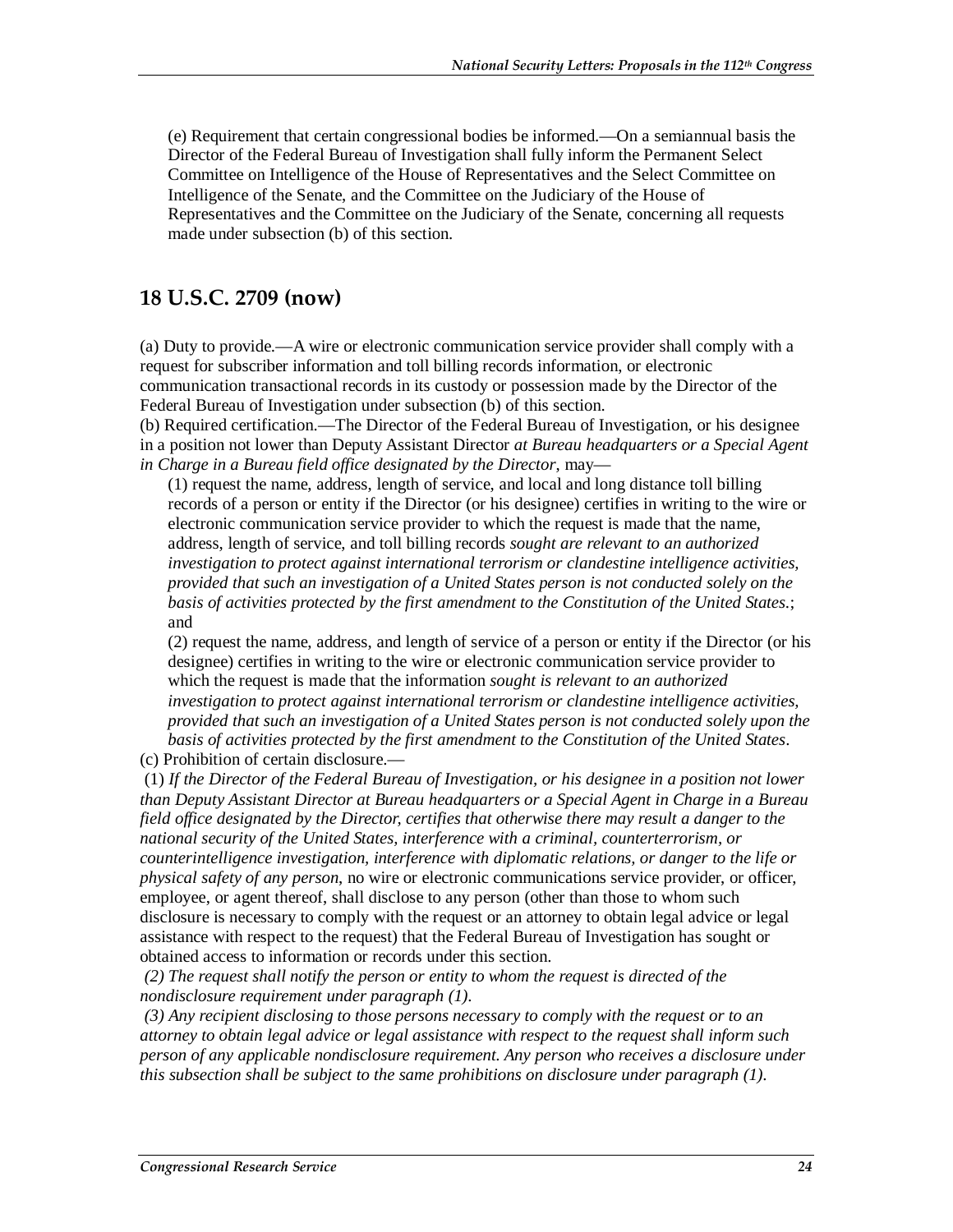*(4) At the request of the Director of the Federal Bureau of Investigation or the designee of the Director, any person making or intending to make a disclosure under this section shall identify to the Director or such designee the person to whom such disclosure will be made or to whom such disclosure was made prior to the request, except that nothing in this section shall require a person to inform the Director or such designee of the identity of an attorney to whom disclosure was made or will be made to obtain legal advice or legal assistance with respect to the request under subsection (a).*

(d) Dissemination by bureau.—The Federal Bureau of Investigation may disseminate information and records obtained under this section only as provided in guidelines approved by the Attorney General for foreign intelligence collection and foreign counterintelligence investigations conducted by the Federal Bureau of Investigation, and, with respect to dissemination to an agency of the United States, only if such information is clearly relevant to the authorized responsibilities of such agency.

(e) Requirement that certain congressional bodies be informed.—On a semiannual basis the Director of the Federal Bureau of Investigation shall fully inform the Permanent Select Committee on Intelligence of the House of Representatives and the Select Committee on Intelligence of the Senate, and the Committee on the Judiciary of the House of Representatives and the Committee on the Judiciary of the Senate, concerning all requests made under subsection (b) of this section.

*(f) Libraries.—A library (as that term is defined in section 213(1) of the Library Services and Technology Act (20 U.S.C. 9122(1)), the services of which include access to the Internet, books, journals, magazines, newspapers, or other similar forms of communication in print or digitally by patrons for their use, review, examination, or circulation, is not a wire or electronic communication service provider for purposes of this section, unless the library is providing the services defined in section 2510(15) ("electronic communication service") of this title.* 

## **15 U.S.C. 1681v (as of October 25, 2001)**

NONE. This section was created by the USA PATRIOT Act, effective October 26, 2001.

## **15 U.S.C. 1681v (now)**

#### (a) Disclosure

 Notwithstanding section 1681b of this title or any other provision of this subchapter, a consumer reporting agency shall furnish a consumer report of a consumer and all other information in a consumer's file to a government agency authorized to conduct investigations of, or intelligence or counterintelligence activities or analysis related to, international terrorism when presented with a written certification by such government agency that such information is necessary for the agency's conduct or such investigation, activity or analysis.

#### (b) Form of certification

 The certification described in subsection (a) of this section shall be signed by a supervisory official designated by the head of a Federal agency or an officer of a Federal agency whose appointment to office is required to be made by the President, by and with the advice and consent of the Senate.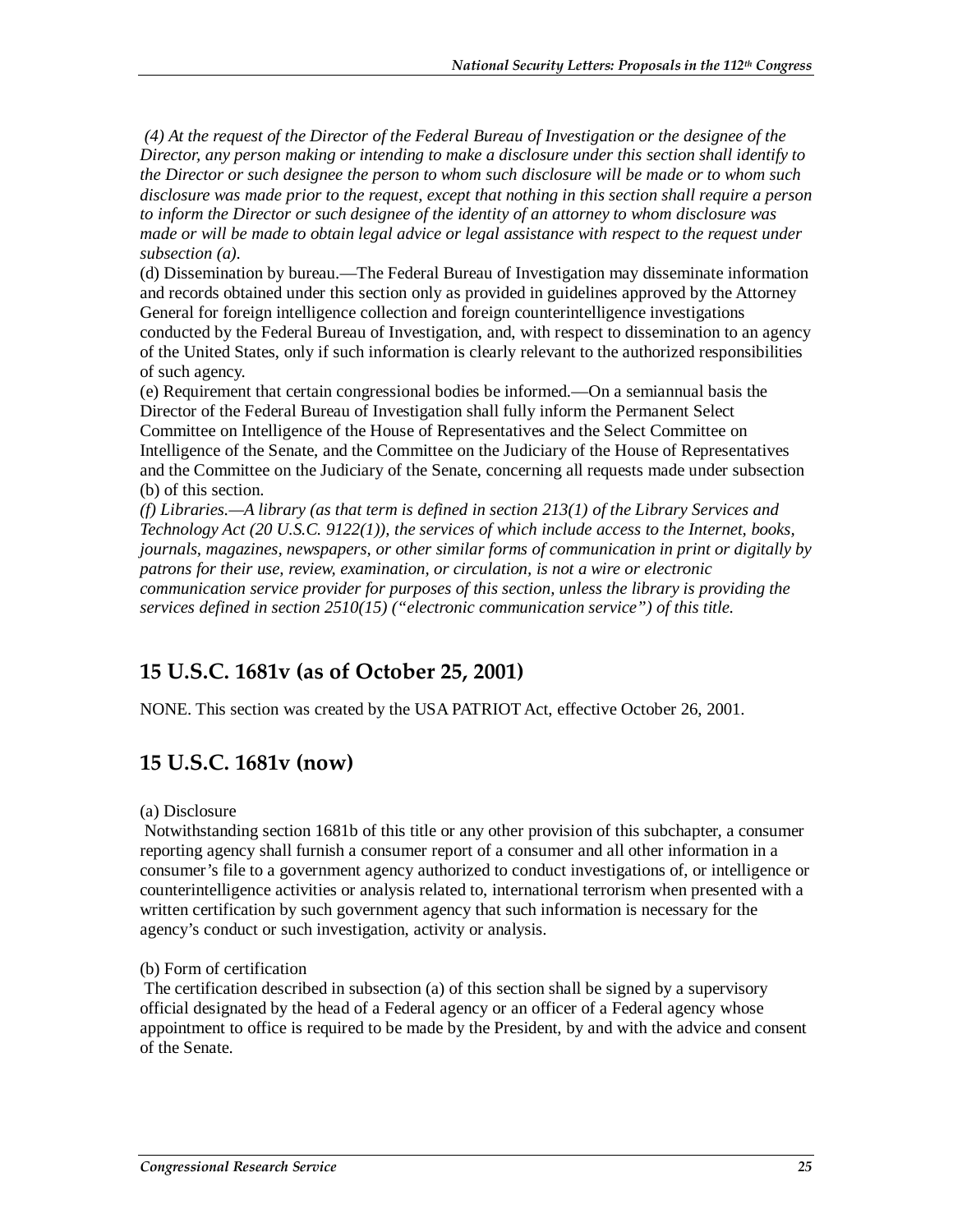#### (c) Confidentiality

 (1) If the head of a government agency authorized to conduct investigations of intelligence or counterintelligence activities or analysis related to international terrorism, or his designee, certifies that otherwise there may result a danger to the national security of the United States, interference with a criminal, counterterrorism, or counterintelligence investigation, interference with diplomatic relations, or danger to the life or physical safety of any person, no consumer reporting agency or officer, employee, or agent of such consumer reporting agency, shall disclose to any person (other than those to whom such disclosure is necessary to comply with the request or an attorney to obtain legal advice or legal assistance with respect to the request), or specify in any consumer report, that a government agency has sought or obtained access to information under subsection (a) of this section.

 (2) The request shall notify the person or entity to whom the request is directed of the nondisclosure requirement under paragraph (1).

 (3) Any recipient disclosing to those persons necessary to comply with the request or to any attorney to obtain legal advice or legal assistance with respect to the request shall inform such persons of any applicable nondisclosure requirement. Any person who receives a disclosure under this subsection shall be subject to the same prohibitions on disclosure under paragraph (1). (4) At the request of the authorized government agency, any person making or intending to make a disclosure under this section shall identify to the requesting official of the authorized government agency the person to whom such disclosure will be made or to whom such disclosure was made prior to the request, except that nothing in this section shall require a person to inform the requesting official of the identity of an attorney to whom disclosure was made or will be made to obtain legal advice or legal assistance with respect to the request for information under subsection (a) of this section.

#### (d) Rule of construction

 Nothing in section 1681u of this title shall be construed to limit the authority of the Director of the Federal Bureau of Investigation under this section.

#### (e) Safe harbor

 Notwithstanding any other provision of this subchapter, any consumer reporting agency or agent or employee thereof making disclosure of consumer reports or other information pursuant to this section in good-faith reliance upon a certification of a government agency pursuant to the provisions of this section shall not be liable to any person for such disclosure under this subchapter, the constitution of any State, or any law or regulation of any State or any political subdivision of any State.

#### (f) Reports to Congress

 (1) On a semi-annual basis, the Attorney General shall fully inform the Committee on the Judiciary, the Committee on Financial Services, and the Permanent Select Committee on Intelligence of the House of Representatives and the Committee on the Judiciary, the Committee on Banking, Housing, and Urban Affairs, and the Select Committee on Intelligence of the Senate concerning all requests made pursuant to subsection (a) of this section.

 (2) In the case of the semiannual reports required to be submitted under paragraph (1) to the Permanent Select Committee on Intelligence of the House of Representatives and the Select Committee on Intelligence of the Senate, the submittal dates for such reports shall be as provided in section 415b of Title 50.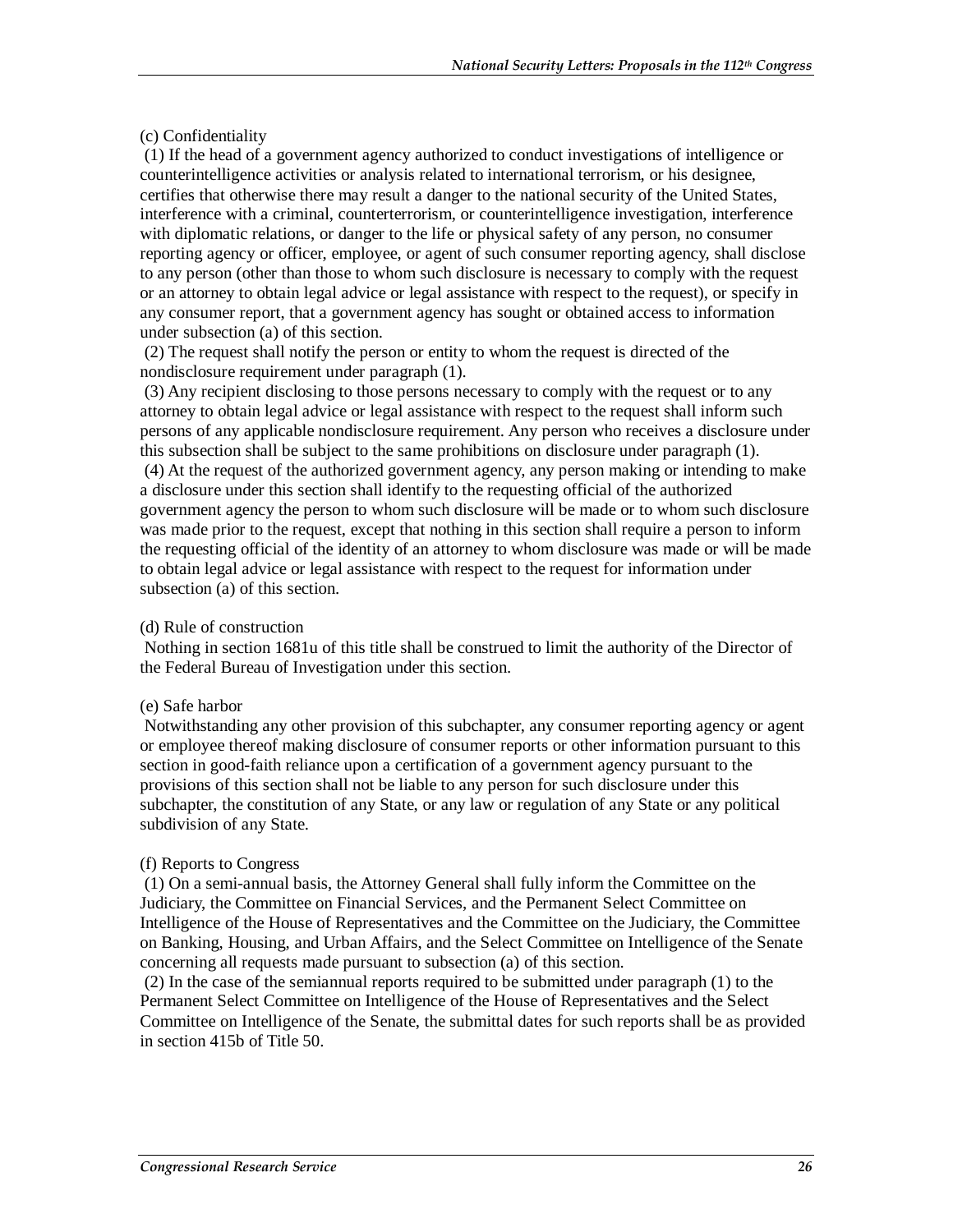## **50 U.S.C. 436 (as of October 25, 2001)**

#### (a) Generally

 (1) Any authorized investigative agency may request from any financial agency, financial institution, or holding company, or from any consumer reporting agency, such financial records, other financial information, and consumer reports as may be necessary in order to conduct any authorized law enforcement investigation, counterintelligence inquiry, or security determination. Any authorized investigative agency may also request records maintained by any commercial entity within the United States pertaining to travel by an employee in the executive branch of Government outside the United States.

(2) Requests may be made under this section where—

 (A) the records sought pertain to a person who is or was an employee in the executive branch of Government required by the President in an Executive order or regulation, as a condition of access to classified information, to provide consent, during a background investigation and for such time as access to the information is maintained, and for a period of not more than three years thereafter, permitting access to financial records, other financial information, consumer reports, and travel records; and

 (B)(i) there are reasonable grounds to believe, based on credible information, that the person is, or may be, disclosing classified information in an unauthorized manner to a foreign power or agent of a foreign power;

 (ii) information the employing agency deems credible indicates the person has incurred excessive indebtedness or has acquired a level of affluence which cannot be explained by other information known to the agency; or

 (iii) circumstances indicate the person had the capability and opportunity to disclose classified information which is known to have been lost or compromised to a foreign power or an agent of a foreign power.

(3) Each such request—

 (A) shall be accompanied by a written certification signed by the department or agency head or deputy department or agency head concerned, or by a senior official designated for this purpose by the department or agency head concerned (whose rank shall be no lower than Assistant Secretary or Assistant Director), and shall certify that—

(i) the person concerned is or was an employee within the meaning of paragraph  $(2)(A)$ ; (ii) the request is being made pursuant to an authorized inquiry or investigation and is authorized under this section; and

 (iii) the records or information to be reviewed are records or information which the employee has previously agreed to make available to the authorized investigative agency for review;

(B) shall contain a copy of the agreement referred to in subparagraph (A)(iii);

(C) shall identify specifically or by category the records or information to be reviewed; and

 (D) shall inform the recipient of the request of the prohibition described in subsection (b) of this section.

#### (b) *Disclosure of requests*

 Notwithstanding any other provision of law, no governmental or private entity, or officer, employee, or agent of such entity, may disclose to any person that such entity has received or satisfied a request made by an authorized investigative agency under this section.

\* \* \*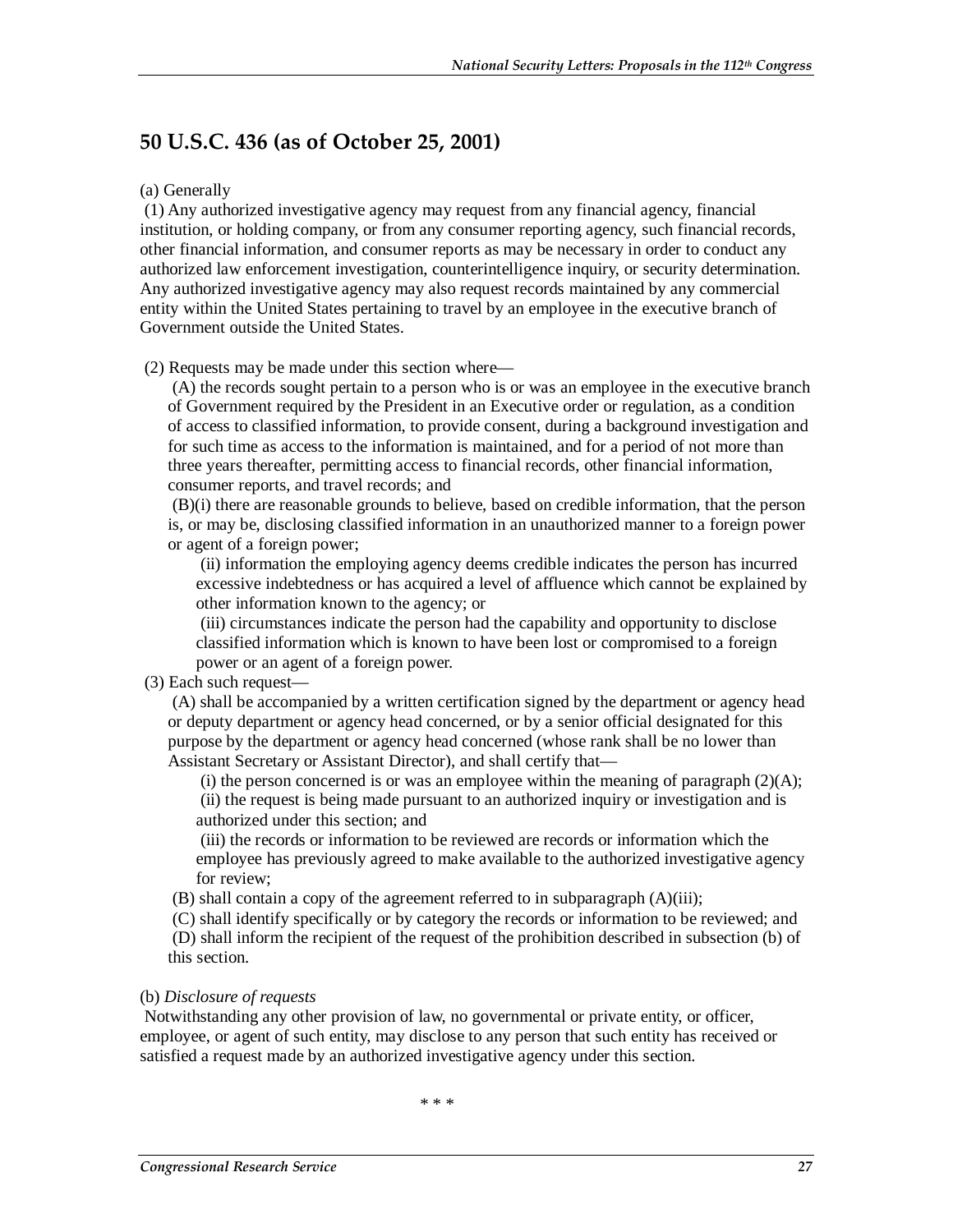## **50 U.S.C. 436 (now)**

(a) Generally

 (1) Any authorized investigative agency may request from any financial agency, financial institution, or holding company, or from any consumer reporting agency, such financial records, other financial information, and consumer reports as may be necessary in order to conduct any authorized law enforcement investigation, counterintelligence inquiry, or security determination. Any authorized investigative agency may also request records maintained by any commercial entity within the United States pertaining to travel by an employee in the executive branch of Government outside the United States.

(2) Requests may be made under this section where—

 (A) the records sought pertain to a person who is or was an employee in the executive branch of Government required by the President in an Executive order or regulation, as a condition of access to classified information, to provide consent, during a background investigation and for such time as access to the information is maintained, and for a period of not more than three years thereafter, permitting access to financial records, other financial information, consumer reports, and travel records; and

 (B)(i) there are reasonable grounds to believe, based on credible information, that the person is, or may be, disclosing classified information in an unauthorized manner to a foreign power or agent of a foreign power;

 (ii) information the employing agency deems credible indicates the person has incurred excessive indebtedness or has acquired a level of affluence which cannot be explained by other information known to the agency; or

 (iii) circumstances indicate the person had the capability and opportunity to disclose classified information which is known to have been lost or compromised to a foreign power or an agent of a foreign power.

(3) Each such request—

 (A) shall be accompanied by a written certification signed by the department or agency head or deputy department or agency head concerned, or by a senior official designated for this purpose by the department or agency head concerned (whose rank shall be no lower than Assistant Secretary or Assistant Director), and shall certify that—

(i) the person concerned is or was an employee within the meaning of paragraph  $(2)(A)$ ; (ii) the request is being made pursuant to an authorized inquiry or investigation and is authorized under this section; and

 (iii) the records or information to be reviewed are records or information which the employee has previously agreed to make available to the authorized investigative agency for review;

(B) shall contain a copy of the agreement referred to in subparagraph (A)(iii);

(C) shall identify specifically or by category the records or information to be reviewed; and

 (D) shall inform the recipient of the request of the prohibition described in subsection (b) of this section.

#### (b) *Prohibition of certain disclosure*

 (1) *If an authorized investigative agency described in subsection (a) of this section certifies that otherwise there may result a danger to the national security of the United States, interference with a criminal, counterterrorism, or counterintelligence investigation, interference with diplomatic relations, or danger to the life or physical safety of any person*, no governmental or private entity, or officer, employee, or agent of such entity, may disclose to any person *(other than those to*